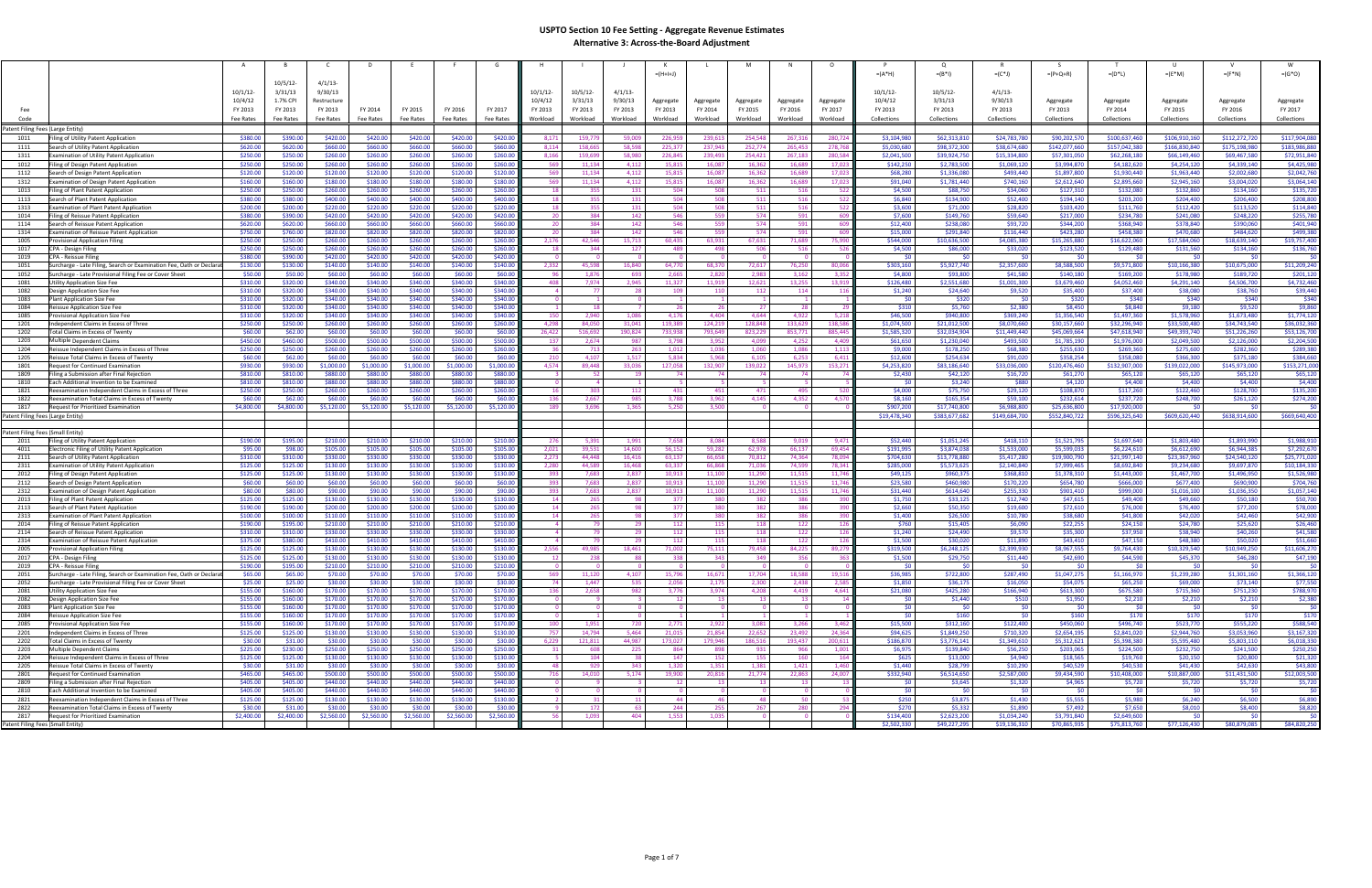|                                         |                                                                         | B           | - C         | D          |            |            |            |             |             |                |             |            | M                       |           |           |                 | Q             |               | - 5             |               |               |                 |               |
|-----------------------------------------|-------------------------------------------------------------------------|-------------|-------------|------------|------------|------------|------------|-------------|-------------|----------------|-------------|------------|-------------------------|-----------|-----------|-----------------|---------------|---------------|-----------------|---------------|---------------|-----------------|---------------|
|                                         |                                                                         |             |             |            |            |            |            |             |             |                | $= (H+H+J)$ |            |                         |           |           | $=(A^*H)$       | $=(B^*1)$     | $=(C^*J)$     | $= (P + Q + R)$ | $= (D^*L)$    | $=(E^*M)$     | $=(F^*N)$       | $=(G^*O)$     |
|                                         |                                                                         | $10/5/12$ - | $4/1/13$ -  |            |            |            |            |             |             |                |             |            |                         |           |           |                 |               |               |                 |               |               |                 |               |
|                                         | 10/1/12                                                                 | 3/31/13     | 9/30/13     |            |            |            |            | $10/1/12$ - | $10/5/12$ - | 4/1/13         |             |            |                         |           |           | $10/1/12$ -     | 10/5/12       | $4/1/13$ -    |                 |               |               |                 |               |
|                                         |                                                                         |             |             |            |            |            |            |             |             |                |             |            |                         |           |           |                 |               |               |                 |               |               |                 |               |
|                                         | 10/4/12                                                                 | 1.7% CPI    | Restructure |            |            |            |            | 10/4/12     | 3/31/13     | 9/30/13        | Aggregate   | Aggregate  | Aggregate               | Aggregate | Aggregate | 10/4/12         | 3/31/13       | 9/30/13       | Aggregate       | Aggregate     | Aggregate     | Aggregate       | Aggregate     |
| Fee                                     | FY 2013                                                                 | FY 2013     | FY 2013     | FY 2014    | FY 2015    | FY 2016    | FY 2017    | FY 2013     | FY 2013     | FY 2013        | FY 2013     | FY 2014    | FY 2015                 | FY 2016   | FY 2017   | FY 2013         | FY 2013       | FY 2013       | FY 2013         | FY 2014       | FY 2015       | FY 2016         | FY 2017       |
| Code                                    | Fee Rates                                                               | Fee Rates   | Fee Rates   | Fee Rates  | Fee Rates  | Fee Rates  | Fee Rates  | Workload    | Workload    | Workload       | Workload    | Workload   | Workload                | Workload  | Workload  | Collections     | Collections   | Collections   | Collections     | Collections   | Collections   | Collections     | Collections   |
|                                         |                                                                         |             |             |            |            |            |            |             |             |                |             |            |                         |           |           |                 |               |               |                 |               |               |                 |               |
|                                         |                                                                         |             |             |            |            |            |            |             |             |                |             |            |                         |           |           |                 |               |               |                 |               |               |                 |               |
| Patent Filing Fees (Micro Entity)       |                                                                         |             |             |            |            |            |            |             |             |                |             |            |                         |           |           |                 |               |               |                 |               |               |                 |               |
| 3011                                    | Filing of Utility Patent Application                                    |             | \$105.00    | \$105.00   | \$105.00   | \$105.00   | \$105.0    |             |             | 28,668         | 28,668      | 30,266     | 32,153                  | 33,765    | 35,459    | <b>SO</b>       | - \$0         | \$3,010,140   | \$3,010,140     | \$3,177,930   | \$3,376,065   | \$3,545,325     | \$3,723,195   |
| 3111                                    | Search of Utility Patent Application                                    |             | \$165.00    | \$165.00   | \$165.00   | \$165.00   | \$165.0    |             |             | 28,366         | 28,366      | 29,948     | 31,814                  | 33,410    | 35,08     | SO <sub>1</sub> | \$0           | \$4,680,390   | \$4,680,390     | \$4,941,420   | \$5,249,310   | \$5,512,650     | \$5,789,190   |
| 3311                                    | Examination of Utility Patent Application                               |             | \$65.00     | \$65.00    | \$65.00    | \$65.00    | \$65.0     |             |             | 28,456         | 28,456      | 30,042     | 31,915                  | 33,516    | 35,197    | \$0             | \$0           | \$1,849,640   | \$1,849,640     | \$1,952,730   | \$2,074,475   | \$2,178,540     | \$2,287,805   |
| 3012                                    | Filing of Design Patent Application                                     |             | \$65.00     | \$65.00    | \$65.00    | \$65.00    | \$65.0     |             |             | 4,903          | 4,903       | 4,987      | 5,072                   | 5,174     | 5,27      | -\$0            | $\mathsf{S}0$ | \$318,695     | \$318,695       | \$324,155     | \$329,680     | \$336,310       | \$343,005     |
| 3112                                    | Search of Design Patent Application                                     |             | \$30.00     | \$30.00    | \$30.00    | \$30.00    | \$30.0     |             |             | 4,903          | 4,903       | 4,987      | 5,072                   | 5,174     | 5,27      | - \$0 I         | \$0           | \$147,090     | \$147,090       | \$149,610     | \$152,160     | \$155,220       | \$158,310     |
| 3312                                    | Examination of Design Patent Application                                |             | \$45.00     | \$45.00    | \$45.00    | \$45.00    | \$45.0     |             |             | 4.903          | 4,903       | 4,987      | 5,072                   | 5,174     | 5,27      | \$0             | 50            | \$220,635     | \$220,635       | \$224,415     | \$228,240     | \$232,830       | \$237,465     |
| 3013                                    |                                                                         |             | \$65.00     | \$65.00    | \$65.00    | \$65.00    | \$65.0     |             |             | 169            | 169         | 171        |                         |           | -17       | \$0             | \$0           | \$10,985      | \$10,985        |               | \$11,180      |                 | \$11,375      |
|                                         | Filing of Plant Patent Application                                      |             |             |            |            |            |            |             |             |                |             |            | 172                     | 173       |           |                 |               |               |                 | \$11,115      |               | \$11,245        |               |
| 3113                                    | Search of Plant Patent Application                                      |             | \$100.00    | \$100.00   | \$100.00   | \$100.00   | \$100.0    |             |             | 169            | 169         | 171        | 172                     | 173       | -17       | SO <sub>1</sub> | <b>SO</b>     | \$16,900      | \$16,900        | \$17,100      | \$17,200      | \$17,300        | \$17,500      |
| 3313                                    | Examination of Plant Patent Application                                 |             | \$55.00     | \$55.00    | \$55.00    | \$55.00    | \$55.0     |             |             | 169            | 169         | 171        | 172                     | 173       | -17       | SO <sub>1</sub> | - \$0         | \$9,295       | \$9,295         | \$9,405       | \$9,460       | \$9,515         | \$9,625       |
| 3014                                    | Filing of Reissue Patent Application                                    |             | \$105.00    | \$105.00   | \$105.00   | \$105.00   | \$105.0    |             |             | 50             | 50          | 52         | 53 <sup>1</sup>         | 55        |           | SO <sub>1</sub> | \$0           | \$5,250       | \$5,250         | \$5,460       | \$5,565       | \$5,775         | \$5,880       |
| 3114                                    | Search of Reissue Patent Application                                    |             | \$165.00    | \$165.00   | \$165.00   | \$165.00   | \$165.0    |             |             | 50             | 50          | 52         | 53                      | 55        |           | 50 <sup>1</sup> | \$0           | \$8,250       | \$8,250         | \$8,580       | \$8,745       | \$9,075         | \$9,240       |
| 3314                                    | Examination of Reissue Patent Application                               |             | \$205.00    | \$205.00   | \$205.00   | \$205.00   | \$205.0    |             |             | 50             | 50.         | 52         | 53 <sup>1</sup>         | 55        |           | 50 <sub>1</sub> | SO.           | \$10,250      | \$10,250        | \$10,660      | \$10,865      | \$11,275        | \$11,480      |
| 3005                                    | Provisional Application Filing                                          |             | \$65.00     | \$65.00    | \$65.00    | \$65.00    | \$65.0     |             |             | 31,899         | 31,899      | 33,745     | 35,698                  | 37,840    | 40,11     | 50 <sup>1</sup> | - \$0         | \$2,073,435   | \$2,073,435     | \$2,193,425   | \$2,320,370   | \$2,459,600     | \$2,607,215   |
| 3017                                    | CPA - Design Filing                                                     |             | \$65.00     | \$65.00    | \$65.00    | \$65.00    | \$65.0     |             |             | 152            | 152         | 154        | 157                     | 160       |           | SO <sub>1</sub> | - \$0         | \$9,880       | \$9,880         | \$10,010      | \$10,205      | \$10,400        | \$10,595      |
| 3019                                    | CPA - Reissue Filing                                                    |             | \$105.00    | \$105.00   | \$105.00   | \$105.00   | \$105.0    |             |             | $\Omega$       | $\Omega$    | $\Omega$   | $\overline{\mathbf{0}}$ |           |           | <b>SO</b>       | - \$0         | \$0           | - \$0 I         | \$0           | - 50          | -\$0 I          | \$0           |
| 3051                                    |                                                                         |             | \$35.00     | \$35.00    | \$35.00    | \$35.00    | \$35.0     |             |             | 7,097          | 7,097       | 7,490      | 7,954                   | 8,351     | 8,76      | SO <sub>1</sub> | <b>SO</b>     | \$248,395     | \$248,395       | \$262,150     | \$278,390     | \$292,285       | \$306,880     |
|                                         | Surcharge - Late Filing, Search or Examination Fee, Oath or Declaration |             |             |            |            |            |            |             |             |                |             |            |                         |           |           |                 |               |               |                 |               |               |                 |               |
| 3052                                    | Surcharge - Late Provisional Filing Fee or Cover Sheet                  |             | \$15.00     | \$15.00    | \$15.00    | \$15.00    | \$15.0     |             |             | 924            | 924         | 977        | 1,033                   | 1,095     | 1,16      | <b>SO</b>       | - \$0         | \$13,860      | \$13,860        | \$14,655      | \$15,495      | \$16,425        | \$17,415      |
| 3081                                    | <b>Jtility Application Size Fee</b>                                     |             | \$85.00     | \$85.00    | \$85.00    | \$85.00    | \$85.0     |             |             | 1,696          | 1,696       | 1,785      | 1,891                   | 1,985     | 2,08      | <b>SO</b>       | \$0           | \$144,160     | \$144,160       | \$151,725     | \$160,735     | \$168,725       | \$177,225     |
| 3082                                    | Design Application Size Fee                                             |             | \$85.00     | \$85.00    | \$85.00    | \$85.00    | \$85.0     |             |             | - 6            |             |            | - 6                     |           |           | SO <sub>2</sub> | <b>SO</b>     | \$510         | \$510           | \$510         | \$510         | \$510           | \$510         |
| 3083                                    | Plant Application Size Fee                                              |             | \$85.00     | \$85.00    | \$85.00    | \$85.00    | \$85.0     |             |             | $\Omega$       | $\Omega$    |            | $\Omega$                | $\Omega$  |           | - \$0 I         | <b>SO</b>     | \$0           | 50 <sub>1</sub> | \$0           | - \$0         | 50 <sub>1</sub> | \$0           |
| 3084                                    | Reissue Application Size Fee                                            |             | \$85.00     | \$85.00    | \$85.00    | \$85.00    | \$85.0     |             |             |                |             |            |                         |           |           | SO.             | <b>SO</b>     | \$0           | 50 <sub>1</sub> | \$0           |               | \$0             | \$0           |
| 3085                                    | Provisional Application Size Fee                                        |             | \$85.00     | \$85.00    | \$85.00    | \$85.00    | \$85.0     |             |             | 1,245          | 1,245       | 1,313      | 1,384                   | 1,467     | 1,555     | <b>SO</b>       | - \$0         | \$105,825     | \$105,825       | \$111,605     | \$117,640     | \$124,695       | \$132,175     |
| 3201                                    | ndependent Claims in Excess of Three                                    |             | \$65.00     | \$65.00    | \$65.00    | \$65.00    | \$65.0     |             |             | 9,441          | 9,441       | 9,818      | 10,177                  | 10,555    | 10,94     | \$0             | - \$0         | \$613,665     | \$613,665       | \$638,170     | \$661,505     | \$686,075       | \$711,490     |
| 3202                                    | Total Claims in Excess of Twentγ                                        |             | \$15.00     | \$15.00    | \$15.00    | \$15.00    | \$15.0     |             |             | 77,737         | 77,737      | 80,845     | 83,797                  | 86,906    | 90,130    | - \$0 I         | \$0           | \$1,166,055   | \$1,166,055     | \$1,212,675   | \$1,256,955   | \$1,303,590     | \$1,351,950   |
| 3203                                    | Multiple Dependent Claims                                               |             | \$125.00    | \$125.00   | \$125.00   | \$125.00   | \$125.0    |             |             | 388            | 388         | 404        | 418                     | 434       | - 45      | -SO             | <b>SO</b>     | \$48,500      | \$48,500        | \$50,500      | \$52,250      | \$54,250        | \$56,250      |
| 3204                                    | Reissue Independent Claims in Excess of Three                           |             | \$65.00     | \$65.00    | \$65.00    | \$65.00    | \$65.0     |             |             | 67             | - 67        | - 68       | 70                      | 72        |           | <b>SO</b>       | \$0           | \$4,355       | \$4,355         | \$4,420       | \$4,550       | \$4,680         | \$4,810       |
| 3205                                    | Reissue Total Claims in Excess of Twenty                                |             | \$15.00     | \$15.00    | \$15.00    | \$15.00    | \$15.0     |             |             | 593            | 593         | -607       | 621                     | 638       | - 65      | -\$0            | \$0           | \$8,895       | \$8,895         | \$9,105       | \$9,315       | \$9,570         | \$9,840       |
| 3801                                    | Request for Continued Examination                                       |             | \$250.00    | \$250.00   | \$250.00   | \$250.00   | \$250.0    |             |             | 8,941          | 8,941       | 9,352      | 9,782                   | 10,271    | 10,78     | \$0             | \$0           | \$2,235,250   | \$2,235,250     | \$2,338,000   | \$2,445,500   | \$2,567,750     | \$2,696,250   |
|                                         |                                                                         |             | \$220.00    | \$220.00   | \$220.00   | \$220.00   | \$220.0    |             |             |                |             |            |                         |           |           | SO <sub>1</sub> | \$0           | \$1,320       | \$1,320         |               |               |                 | \$1,320       |
| 3809                                    | Filing a Submission after Final Rejection                               |             |             |            |            |            |            |             |             |                |             |            |                         |           |           |                 |               |               |                 | \$1,320       | \$1,320       | \$1,320         |               |
| 3810                                    | Each Additional Invention to be Examined                                |             | \$220.00    | \$220.00   | \$220.00   | \$220.00   | \$220.0    |             |             | - 0            | - 0         |            | - 0                     |           |           | SO.             | - \$0         | \$0           | - \$0           | -SO           |               | \$0             | \$0           |
| 3821                                    | Reexamination Independent Claims in Excess of Three                     |             | \$65.00     | \$65.00    | \$65.00    | \$65.00    | \$65.0     |             |             | 20             | 20          | 21         | 22                      | 23        |           | \$0             | \$0           | \$1,300       | \$1,300         | \$1,365       | \$1,430       | \$1,495         | \$1,560       |
| 3822                                    | Reexamination Total Claims in Excess of Twenty                          |             | \$15.00     | \$15.00    | \$15.00    | \$15.00    | \$15.0     |             |             | 109            | 109         | 114        | 120                     | 126       | - 132     | 50 <sub>1</sub> | \$0           | \$1,635       | \$1,635         | \$1,710       | \$1,800       | \$1,890         | \$1,980       |
| 3817                                    | Request for Prioritized Examination                                     |             | \$1,280.00  | \$1,280.00 | \$1,280.00 | \$1,280.00 | \$1,280.0  |             |             | 698            | 698         | 465        |                         |           |           | SO <sub>1</sub> | - \$0         | \$893,440     | \$893,440       | \$595,200     |               | SO.             | \$0           |
| Patent Filing Fees (Micro Entity)       |                                                                         |             |             |            |            |            |            |             |             |                |             |            |                         |           |           | \$0.            | <b>SO</b>     | \$17,858,000  | \$17,858,000    | \$18,429,125  | \$18,810,915  | \$19,728,320    | \$20,691,535  |
| <b>Total Patent Filing Fees</b>         |                                                                         |             |             |            |            |            |            |             |             |                |             |            |                         |           |           | \$21,980,670    | \$432,904,977 | \$186,679,010 | \$641,564,657   | \$690,568,525 | \$705,557,785 | \$739,522,005   | \$775,152,185 |
|                                         |                                                                         |             |             |            |            |            |            |             |             |                |             |            |                         |           |           |                 |               |               |                 |               |               |                 |               |
| Patent Issue Fees (Large Entity)        |                                                                         |             |             |            |            |            |            |             |             |                |             |            |                         |           |           |                 |               |               |                 |               |               |                 |               |
| 1501                                    | Utility or Reissue Issue<br>\$1,740.00                                  | \$1,770.00  | \$1,880.00  | \$1,880.00 | \$1,880.00 | \$1,880.00 | \$1,880.00 | 12,728      | 100.006     | 114,552        | 227,286     | 247,540    | 263,889                 | 271,421   | 251,35    | \$22,146,720    | \$177,010,620 | \$215,357,760 | \$414,515,100   | \$465,375,200 | \$496,111,320 | \$510,271,480   | \$472,539,880 |
| 1502                                    | \$990.00<br>Design Issue                                                | \$1,010.00  | \$1,080.00  | \$1,080.00 | \$1,080,00 | \$1,080,00 | \$1,080.00 | 677         | 5.323       | 6.097          | 12.097      | 12.339     | 12.586                  | 12.838    | 13.094    | \$670,230       | \$5,376,230   | \$6,584,760   | \$12,631,220    | \$13,326,120  | \$13,592,880  | \$13,865,040    | \$14,141,520  |
|                                         | \$1,370.00                                                              | \$1,390.00  | \$1,500.00  | \$1,500.00 | \$1,500.00 | \$1,500.00 | \$1,500.00 |             |             |                |             |            |                         |           |           | \$42,470        | \$340,550     | \$421,500     | \$804,520       | \$852,000     | \$870,000     | \$886,500       | \$904,500     |
| 1503<br>1511                            | Plant Issue<br>\$1,740.00                                               | \$1,770.00  | \$1,880.00  | \$1,880.00 | \$1,880.00 | \$1,880.00 | \$1,880.00 | - 32        | 245<br>254  | 281            | 557<br>577  | 568<br>590 | 580<br>602              | 591       |           | \$55,680        | \$449,580     | \$547,080     | \$1,052,340     | \$1,109,200   | \$1,131,760   | \$1,154,320     | \$1,176,880   |
|                                         | Reissue Issue                                                           |             |             |            |            |            |            |             |             | 291            |             |            |                         | 614       | - 626     |                 |               |               |                 |               |               |                 |               |
| Patent Issue Fees (Large Entity)        |                                                                         |             |             |            |            |            |            |             |             |                |             |            |                         |           |           | \$22,915,100    | \$183,176,980 | \$222,911,100 | \$429,003,180   | \$480,662,520 | \$511,705,960 | \$526,177,340   | \$488,762,780 |
|                                         |                                                                         |             |             |            |            |            |            |             |             |                |             |            |                         |           |           |                 |               |               |                 |               |               |                 |               |
| Patent Issue Fees (Small Entity)        |                                                                         |             |             |            |            |            |            |             |             |                |             |            |                         |           |           |                 |               |               |                 |               |               |                 |               |
| 2501                                    | Utility or Reissue Issue<br>\$870.00                                    | \$885.00    | \$940.00    | \$940.00   | \$940.00   | \$940.00   | \$940.00   | 2,102       | 16,519      | 18,922         | 37,543      | 40.890     | 43,590                  | 44.835    | 41.51     | \$1,828,740     | \$14,619,315  | \$17,786,680  | \$34,234,735    | \$38,436,600  | \$40,974,600  | \$42,144,900    | \$39,027,860  |
| 2502                                    | \$495.00<br>Design Issue                                                | \$505.00    | \$540.00    | \$540.00   | \$540.00   | \$540.00   | \$540.00   | 398         | 3,129       | 3,584          | 7,111       | 7,253      | 7,398                   | 7,546     | 7,697     | \$197,010       | \$1,580,145   | \$1,935,360   | \$3,712,515     | \$3,916,620   | \$3,994,920   | \$4,074,840     | \$4,156,380   |
| 2503                                    | Plant Issue<br>\$685.00                                                 | \$695.00    | \$750.00    | \$750.00   | \$750.00   | \$750.00   | \$750.00   |             | - 99        | 114            | 226         | 230        | 235                     | 240       | - 24      | \$8,905         | \$68,805      | \$85,500      | \$163,210       | \$172,500     | \$176,250     | \$180,000       | \$183,750     |
| 2511                                    | \$870.00<br>Reissue Issue                                               | \$885.00    | \$940.00    | \$940.00   | \$940.00   | \$940.00   | \$940.00   |             | -66         | 76             | 150         | 154        | 157                     | 160       |           | \$6,960         | \$58,410      | \$71,440      | \$136,810       | \$144,760     | \$147,580     | \$150,400       | \$153,220     |
| Patent Issue Fees (Small Entity)        |                                                                         |             |             |            |            |            |            |             |             |                |             |            |                         |           |           | \$2,041,615     | \$16,326,675  | \$19,878,980  | \$38,247,270    | \$42,670,480  | \$45,293,350  | \$46,550,140    | \$43,521,210  |
|                                         |                                                                         |             |             |            |            |            |            |             |             |                |             |            |                         |           |           |                 |               |               |                 |               |               |                 |               |
| Patent Issue Fees (Micro Entity)        |                                                                         |             |             |            |            |            |            |             |             |                |             |            |                         |           |           |                 |               |               |                 |               |               |                 |               |
| 3501                                    | Utility or Reissue Issue                                                |             | \$470.00    | \$470.00   | \$470.00   | \$470.00   | \$470.00   |             |             | 16,868         | 16,868      | 18,371     | 19,584                  | 20,143    | 18,65     | -\$0            | <b>SO</b>     | \$7,927,960   | \$7,927,960     | \$8,634,370   | \$9,204,480   | \$9,467,210     | \$8,767,380   |
| 3502                                    | Design Issue                                                            |             | \$270.00    | \$270.00   | \$270.00   | \$270.00   | \$270.00   |             |             | 3,195          | 3,195       | 3,259      | 3,324                   | 3,390     | 3,458     | 50 <sub>1</sub> | \$0           | \$862,650     | \$862,650       | \$879,930     | \$897,480     | \$915,300       | \$933,660     |
|                                         |                                                                         |             |             | \$375.00   |            |            | \$375.00   |             |             |                |             |            |                         |           |           | 50 <sub>1</sub> |               | \$38,250      | \$38,250        | \$39,000      | \$39,750      | \$40,500        |               |
| 3503                                    | Plant Issue                                                             |             | \$375.00    |            | \$375.00   | \$375.00   |            |             |             | 102            | 102         | 104        | 106                     | 108       |           |                 | \$0           |               |                 |               |               |                 | \$41,250      |
| 3511                                    | Reissue Issue                                                           |             | \$470.00    | \$470.00   | \$470.00   | \$470.00   | \$470.00   |             |             | <b>68</b>      | -68         | - 69       | 71                      | 72        |           | 50 <sup>1</sup> | 50            | \$31,960      | \$31,960        | \$32,430      | \$33,370      | \$33,840        | \$34,310      |
| Patent Issue Fees (Micro Entity)        |                                                                         |             |             |            |            |            |            |             |             |                |             |            |                         |           |           | 50 <sub>1</sub> | \$0           | \$8,860,820   | \$8,860,820     | \$9,585,730   | \$10,175,080  | \$10,456,850    | \$9,776,600   |
| 1506                                    | Suspense Account for Partial Issue Payments*<br>variable                | variable    | variable    | variable   | variable   | variable   | variable   |             | 50,000      | 50,000         | 100,000     | 100,000    | 100,000                 | 100,000   | 100,000   | \$0             | \$50,000      | \$50,000      | \$100,000       | \$100,000     | \$100,000     | \$100,000       | \$100,000     |
| <b>Total Patent Issue Fees</b>          |                                                                         |             |             |            |            |            |            |             |             |                |             |            |                         |           |           | \$24,956,715    | \$199,553,655 | \$251,700,900 | \$476,211,270   | \$533,018,730 | \$567,274,390 | \$583,284,330   | \$542,160,590 |
|                                         |                                                                         |             |             |            |            |            |            |             |             |                |             |            |                         |           |           |                 |               |               |                 |               |               |                 |               |
| Pre-Grant Publication Fees              |                                                                         |             |             |            |            |            |            |             |             |                |             |            |                         |           |           |                 |               |               |                 |               |               |                 |               |
| 1504                                    | Publication Fee for Early, Voluntary or Normal Publication<br>\$300.00  | \$300.00    | \$320.00    | \$320.00   | \$320.00   | \$320.00   | \$320.00   | 15,009      | 117.930     | 135,084        | 268,023     | 291,908    | 311,186                 | 320,069   | 296,402   | \$4,502,700     | \$35,379,000  | \$43,226,880  | \$83,108,580    | \$93,410,560  | \$99,579,520  | \$102,422,080   | \$94,848,640  |
| 1505                                    | \$300.00<br>Publication Fee for Republication                           | \$300.00    | \$320.00    | \$320.00   | \$320.00   | \$320.00   | \$320.00   | 11          | 88          | 101            | 200         | 221        | 243                     | 267       | 294       | \$3,300         | \$26,400      | \$32,320      | \$62,020        | \$70,720      | \$77,760      | \$85,440        | \$94,080      |
| 1803                                    | Request for Voluntary Publication or Republication<br>\$130.00          | \$130.00    | \$140.00    | \$140.00   | \$140.00   | \$140.00   | \$140.00   | 27          | 212         | 242            | 481         | 602        | 752                     | 940       | 1,175     | \$3,510         | \$27,560      | \$33,880      | \$64.950        | \$84,280      | \$105,280     | \$131,600       | \$164,500     |
| 1808                                    | Other Publication Processing Fee<br>\$130.00                            | \$130.00    | \$140.00    | \$140.00   | \$140.00   | \$140.00   | \$140.00   | 172         | 1,351       | 1.547          | 3.070       | 3,407      | 3,457                   | 3.507     | 3,557     | \$22,360        | \$175,630     | \$216,580     | \$414,570       | \$476,980     | \$483,980     | \$490,980       | \$497,980     |
| 1507                                    | Suspense Account for Partial Publication Payments*<br>variable          | variable    | variable    | variable   | variable   | variable   | variable   |             | $\Omega$    | $\overline{0}$ | $\Omega$    |            | $\overline{0}$          |           |           | SO.             | - 50          | -SO-          | \$0             | SO.           |               | - \$0 l         | \$0           |
| <b>Total Pre-Grant Publication Fees</b> |                                                                         |             |             |            |            |            |            |             |             |                |             |            |                         |           |           | \$4,531,870     | \$35,608,590  | \$43,509,660  | \$83,650,120    | \$94,042,540  | \$100,246,540 | \$103,130,100   | \$95,605,200  |
|                                         |                                                                         |             |             |            |            |            |            |             |             |                |             |            |                         |           |           |                 |               |               |                 |               |               |                 |               |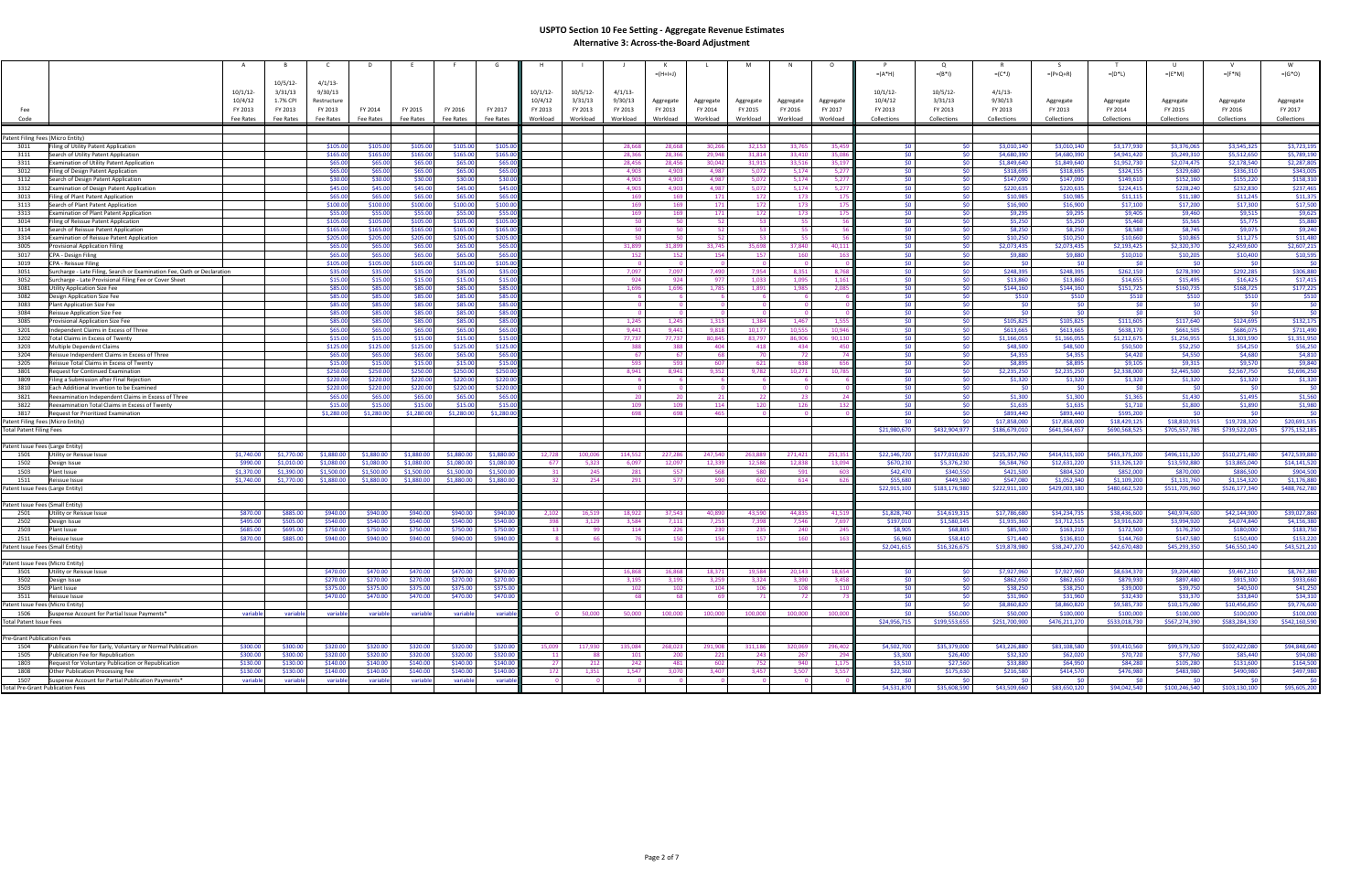|                                      |                                                                                                |                    |                    |                     |                    |                    |                    |                    |                 |                |                 | $= (H+H+J)$    |                |                |                |               | $=(A^*H)$              | $=(B^*1)$             | $=(C^*J)$                  | $=(P+Q+R)$                   | $=(D^*L)$                    | $=(E^*M)$                    | $=(F^*N)$                    | $=(G^*O)$                   |
|--------------------------------------|------------------------------------------------------------------------------------------------|--------------------|--------------------|---------------------|--------------------|--------------------|--------------------|--------------------|-----------------|----------------|-----------------|----------------|----------------|----------------|----------------|---------------|------------------------|-----------------------|----------------------------|------------------------------|------------------------------|------------------------------|------------------------------|-----------------------------|
|                                      |                                                                                                |                    | $10/5/12$ -        | $4/1/13$ -          |                    |                    |                    |                    |                 |                |                 |                |                |                |                |               |                        |                       |                            |                              |                              |                              |                              |                             |
|                                      |                                                                                                | 10/1/12            | 3/31/13            | 9/30/13             |                    |                    |                    |                    | 10/1/12         | $10/5/12$ -    | $4/1/13$ -      |                |                |                |                |               | $10/1/12$ -            | 10/5/12               | $4/1/13$ -                 |                              |                              |                              |                              |                             |
|                                      |                                                                                                | 10/4/12            | 1.7% CPI           | Restructure         |                    |                    |                    |                    | 10/4/12         | 3/31/13        | 9/30/13         | Aggregate      | Aggregate      | Aggregate      | Aggregate      | Aggregate     | 10/4/12                | 3/31/13               | 9/30/13                    | Aggregate                    | Aggregate                    | Aggregate                    | Aggregate                    | Aggregate                   |
| Fee                                  |                                                                                                | FY 2013            | FY 2013            | FY 2013             | FY 2014            | FY 2015            | FY 2016            | FY 2017            | FY 2013         | FY 2013        | FY 2013         | FY 2013        | FY 2014        | FY 2015        | FY 2016        | FY 2017       | FY 2013                | FY 2013               | FY 2013                    | FY 2013                      | FY 2014                      | FY 2015                      | FY 2016                      | FY 2017                     |
| Code                                 |                                                                                                | Fee Rates          | Fee Rates          | Fee Rates           | Fee Rates          | Fee Rates          | Fee Rates          | Fee Rates          | Workload        | Workload       | Workload        | Workload       | Workload       | Workload       | Workload       | Workload      | Collections            | Collections           | Collections                | Collections                  | Collections                  | Collections                  | Collections                  | Collections                 |
|                                      |                                                                                                |                    |                    |                     |                    |                    |                    |                    |                 |                |                 |                |                |                |                |               |                        |                       |                            |                              |                              |                              |                              |                             |
|                                      | Patent Maintenance Fees (Large Entity)                                                         |                    |                    |                     |                    |                    |                    |                    |                 |                |                 |                |                |                |                |               |                        |                       |                            |                              |                              |                              |                              |                             |
| 1551                                 | First Stage Maintenance                                                                        | \$1,130,00         | \$1,150.00         | \$1,220.00          | \$1,220.00         | \$1,220.00         | \$1,220.00         | \$1,220.00         | 6.853           | 100.844        | 14.686          | 122,383        | 155.428        | 170.633        | 186,216        | 208 21        | \$7,743,890            | \$115,970,600         | \$17,916,920               | \$141,631,410                | \$189,622,160                | \$208,172,260                | \$227,183,520                | \$254,018,640               |
| 1552                                 | Second Stage Maintenance                                                                       | \$2,850.00         | \$2,900.00         | \$3,100.00          | \$3,100.00         | \$3,100.00         | \$3,100.00         | \$3,100.00         | 4,533           | 66.703         | 9,714           | 80,950         | 99.709         | 91,788         | 97,687         | 101.66        | \$12,919,050           | \$193,438,700         | \$30,113,400               | \$236,471,150                | \$309,097,900                | \$284,542,800                | \$302,829,700                | \$315,170,800               |
| 1553                                 | Third Stage Maintenance                                                                        | \$4,730.00         | \$4,810.00         | \$5,140.00          | \$5,140.00         | \$5,140.00         | \$5,140.00         | \$5,140.00         | 3,389           | 49,864         | 7,262           | 60,515         | 73,110         | 77,202         | 72,403         | 61,327        | \$16,029,970           | \$239,845,840         | \$37,326,680               | \$293,202,490                | \$375,785,400                | \$396,818,280                | \$372,151,420                | \$315,220,780               |
| 1554                                 | First Stage Surcharge in Grace Period                                                          | \$150.00           | \$150.00           | \$160.00            | \$160.00           | \$160.00           | \$160.00           | \$160.00           | 173             | 2,549          | 371             | 3.093          | 3,929          | 4.314          | 4.708          | 5,264         | \$25,950               | \$382.350             | \$59,360                   | \$467,660                    | \$628,640                    | \$690,240                    | \$753,280                    | \$842,240                   |
| 1555                                 | Second Stage Surcharge in Grace Period                                                         | \$150.00           | \$150.00           | \$160.00            | \$160.00           | \$160.00           | \$160.00           | \$160.00           | 135             | 1,981          | 288             | 2,404          | 2,961          | 2,725          | 2,901          | 3,019         | \$20,250               | \$297,150             | \$46,080                   | \$363,480                    | \$473,760                    | \$436,000                    | \$464,160                    | \$483,040                   |
| 1556                                 | Third Stage Surcharge in Grace Period                                                          | \$150.00           | \$150.00           | \$160.00            | \$160.00           | \$160.00           | \$160.00           | \$160.00           | <b>AO</b>       | 1.325          | 193             | 1.608          | 1.943          | 2.052          | 1.924          | 1.63          | \$13,500               | \$198,750             | \$30,880                   | \$243,130                    | \$310,880                    | \$328,320                    | \$307,840                    | \$260,800                   |
| 1557                                 | Surcharge After Expiration - Unavoidable Late Payment                                          | \$700.00           | \$700.00           | \$740.00            | \$740.00           | \$740.00           | \$740.00           | \$740.00           |                 |                |                 | 10             |                | -13            | 14             |               | \$700                  | \$5,600               | \$740                      | \$7,040                      | \$9,620                      | \$9,620                      | \$10,360                     | \$10,360                    |
| 1558                                 | Surcharge After Expiration - Unintentional Late Payment                                        | \$1,640.00         | \$1,640.00         | \$1,740.00          | \$1,740.00         | \$1,740.00         | \$1,740.00         | \$1,740.00         |                 | 1,117          | 163             | 1,356          | 1,687          | 1,745          | 1,831          | 1,907         | \$124,640              | \$1,831,880           | \$283,620                  | \$2,240,140                  | \$2,935,380                  | \$3,036,300                  | \$3,185,940                  | \$3,318,180                 |
|                                      | Patent Maintenance Fees (Large Entity)                                                         |                    |                    |                     |                    |                    |                    |                    |                 |                |                 |                |                |                |                |               | \$36,877,950           | \$551,970,870         | \$85,777,680               | \$674,626,500                | \$878,863,740                | \$894.033.820                | \$906,886,220                | \$889.324.840               |
|                                      |                                                                                                |                    |                    |                     |                    |                    |                    |                    |                 |                |                 |                |                |                |                |               |                        |                       |                            |                              |                              |                              |                              |                             |
|                                      | Patent Maintenance Fees (Small Entity)                                                         |                    |                    |                     |                    |                    |                    |                    |                 |                |                 |                |                |                |                |               |                        |                       |                            |                              |                              |                              |                              |                             |
| 2551                                 | First Stage Maintenance                                                                        | \$565.00           | \$575.00           | \$610.00            | \$610.00           | \$610.00           | \$610.00           | \$610.00           | 969             | 14.263         | 2.077           | 17309          | 21.955         | 23,284         | 25.410         | 28.412        | \$547,485              | \$8,201,225           | \$1,266,970                | \$10.015.680                 | \$13,392,550                 | \$14,203,240                 | \$15,500,100                 | \$17,331,320                |
| 2552                                 | Second Stage Maintenance                                                                       | \$1,425.00         | \$1,450.00         | \$1,550.00          | \$1,550.00         | \$1,550.00         | \$1,550.00         | \$1,550.00         | 626             | 9,208          | 1,341           | 11,175         | 12,700         | 11,233         | 11,229         | 11,02         | \$892.050              | \$13,351,600          | \$2,078,550                | \$16,322,200                 | \$19,685,000                 | \$17,411,150                 | \$17,404,950                 | \$17,087,200                |
| 2553                                 | Third Stage Maintenance                                                                        | \$2,365.00         | \$2,405.00         | \$2,570.00          | \$2,570.00         | \$2,570.00         | \$2,570.00         | \$2,570.00         | 419             | 6,160          | 897             | 7.476          | 8,459          | 8,456          | 7.583          | 6,521         | \$990.935              | \$14,814,800          | \$2,305,290                | \$18,111,025                 | \$21,739,630                 | \$21,731,920                 | \$19,488,310                 | \$16,758,970                |
| 2554<br>2555                         | First Stage Surcharge in Grace Period                                                          | \$75.00<br>\$75.00 | \$75.00<br>\$75.00 | \$80.00<br>\$80,00  | \$80.00<br>\$80.00 | \$80.00<br>\$80.00 | \$80.00<br>\$80.00 | \$80.00<br>\$80.00 | 102<br>69       | 1,497<br>1.014 | 218<br>148      | 1,817<br>1.231 | 2,305<br>1.398 | 2,445<br>1.237 | 2,668<br>1.236 | 2,983<br>1.21 | \$7,650<br>\$5.175     | \$112,275<br>\$76,050 | \$17,440<br>\$11,840       | \$137,365<br>\$93.065        | \$184,400<br>\$111,840       | \$195,600<br>\$98,960        | \$213,440<br>\$98,880        | \$238,640                   |
|                                      | Second Stage Surcharge in Grace Period                                                         | \$75.00            | \$75.00            |                     | \$80.00            | \$80.00            | \$80.00            | \$80.00            | $\overline{AB}$ | 683            | 99              | 828            | 938            | 938            | 841            | - 72          | \$3,450                | \$51,225              | \$7,920                    | \$62,595                     | \$75,040                     | \$75,040                     | \$67,280                     | \$97,120<br>\$57,840        |
| 2556<br>2557                         | Third Stage Surcharge in Grace Period<br>Surcharge After Expiration - Unavoidable Late Payment |                    |                    | \$80.00<br>\$370.00 | \$370.00           | \$370.00           | \$370.00           | \$370.00           |                 |                | $\overline{0}$  |                |                |                |                |               | SO <sub>2</sub>        | -SC                   | \$0                        | \$0                          | \$370                        | \$370                        | \$370                        | \$370                       |
| 2558                                 | Surcharge After Expiration - Unintentional Late Payment                                        |                    |                    | \$870.00            | \$870.00           | \$870.00           | \$870.00           | \$870.00           |                 | 105            | 15 <sup>1</sup> | 127            | 153            | 152            | 157            | - 16          | - \$0                  | - sr                  | \$13,050                   | \$13,050                     | \$133,110                    | \$132,240                    | \$136,590                    | \$141,810                   |
|                                      | Patent Maintenance Fees (Small Entity)                                                         |                    |                    |                     |                    |                    |                    |                    |                 |                |                 |                |                |                |                |               | \$2,446,745            | \$36,607.175          | \$5,701,060                | \$44.754.980                 | \$55,321,940                 | \$53,848,520                 | \$52,909.920                 | \$51,713,270                |
|                                      |                                                                                                |                    |                    |                     |                    |                    |                    |                    |                 |                |                 |                |                |                |                |               |                        |                       |                            |                              |                              |                              |                              |                             |
|                                      | Patent Maintenance Fees (Micro Entity)                                                         |                    |                    |                     |                    |                    |                    |                    |                 |                |                 |                |                |                |                |               |                        |                       |                            |                              |                              |                              |                              |                             |
| 3551                                 | First Stage Maintenance                                                                        |                    |                    | \$305.00            | \$305.00           | \$305.00           | \$305.00           | \$305.00           |                 |                | 7,777           | 7,777          | 9,864          | 10,461         | 11,416         | 12,76         | 50 <sup>1</sup>        | <b>SO</b>             | \$2,371,985                | \$2,371,985                  | \$3,008,520                  | \$3,190,605                  | \$3,481,880                  | \$3,893,325                 |
| 3552                                 | Second Stage Maintenance                                                                       |                    |                    | \$775.00            | \$775.00           | \$775.00           | \$775.00           | \$775.00           |                 |                | 5020            | 5.020          | 5.706          | 5.047          | 5.045          | 4.95          | -SO                    | $\mathsf{S}0$         | \$3,890,500                | \$3,890,500                  | \$4,422,150                  | \$3,911,425                  | \$3,909,875                  | \$3.838.57                  |
| 3553                                 | Third Stage Maintenance                                                                        |                    |                    | \$1,285.00          | \$1,285.00         | \$1,285.00         | \$1,285.00         | \$1,285.00         |                 |                | 3,359           | 3,359          | 3,800          | 3,799          | 3,407          | 2,930         | 50 <sup>1</sup>        | $\mathsf{S}0$         | \$4,316,315                | \$4,316,315                  | \$4,883,000                  | \$4,881,71                   | \$4,377,995                  | \$3,765,050                 |
| 3554                                 | First Stage Surcharge in Grace Period                                                          |                    |                    | \$40.00             | \$40.00            | \$40.00            | \$40.00            | \$40.00            |                 |                | 816             | 816            | 1.036          | 1.098          | 1.199          | 1.34          | \$0\$                  | 50                    | \$32,640                   | \$32,640                     | \$41,440                     | \$43,920                     | \$47,960                     | \$53,600                    |
| 3555                                 | Second Stage Surcharge in Grace Period                                                         |                    |                    | \$40.00             | \$40.00            | \$40.00            | \$40.00            | 540.0              |                 |                | 553             | 553            | 628            | 556            | 555            | -54           | SO I                   | \$0                   | \$22,120                   | \$22,120                     | \$25,120                     | \$22,240                     | \$22,200                     | \$21,800                    |
| 3556                                 | Third Stage Surcharge in Grace Period                                                          |                    |                    | \$40.00             | \$40.00            | \$40.00            | \$40.00            | \$40.00            |                 |                | 372             | 372            | 421            | 421            | 378            |               | \$0                    | $\mathsf{S}0$         | \$14,880                   | \$14,880                     | \$16,840                     | \$16,840                     | \$15,120                     | \$13,000                    |
| 3557                                 | Surcharge After Expiration - Unavoidable Late Payment                                          |                    |                    | \$185.00            | \$185.00           | \$185.00           | \$185.00           | \$185.00           |                 |                | . വ             | - 0            |                | $\mathbf{1}$   |                |               | \$0                    | $\mathsf{S}0$         | SO.                        | \$0                          | \$185                        | \$185                        | \$185                        | \$185                       |
| 3558                                 | Surcharge After Expiration - Unintentional Late Payment                                        |                    |                    | \$435.00            | \$435.00           | \$435.00           | \$435.00           | \$435.00           |                 |                | 57              | -57            | - 69           | 68             | 70             |               | - SO                   | <b>SO</b>             | \$24,795                   | \$24,795                     | \$30,015                     | \$29,580                     | \$30,450                     | \$31,755                    |
|                                      | Patent Maintenance Fees (Micro Entity)                                                         |                    |                    |                     |                    |                    |                    |                    |                 |                | 865 467         |                |                |                |                |               | <b>SO</b><br>sn.       | \$865,467             | \$10,673,235               | \$10.673.235                 | \$12.427.270                 | \$12.096.510                 | \$11,885.665                 | \$11,617,290                |
| 1559<br>otal Patent Maintenance Fees | Unassigned Maintenance Fee Payments*                                                           | variable           | variable           | variable            | variable           | variable           | variable           | variabl            |                 | 865 467        |                 | 1.730.934      | 1.730.934      | 1.730.934      | 1.730.934      | 1.730.93      | \$39,324,695           | \$589,443,512         | \$865.467<br>\$103,017,442 | \$1,730,934<br>\$731,785,649 | \$1,730.934<br>\$948,343,884 | \$1,730,934<br>\$961,709,784 | \$1,730,934<br>\$973,412,739 | \$1,730,93<br>\$954,386,334 |
|                                      |                                                                                                |                    |                    |                     |                    |                    |                    |                    |                 |                |                 |                |                |                |                |               |                        |                       |                            |                              |                              |                              |                              |                             |
|                                      | Patent Extension Fees (Large Entity)                                                           |                    |                    |                     |                    |                    |                    |                    |                 |                |                 |                |                |                |                |               |                        |                       |                            |                              |                              |                              |                              |                             |
| 1251                                 | Extension for Response within First Month                                                      | \$150.00           | \$150.00           | \$160.00            | \$160.00           | \$160.00           | \$160.00           | \$160.00           | 4.05            | 79 317         | 29.293          | 112.666        | 108,733        | 127.961        | 131.219        | 122.35        | \$608,400              | \$11,897.550          | \$4,686,88                 | \$17.192.830                 | \$17,397,280                 | \$20,473,760                 | \$20,995,040                 | \$19,577,120                |
| 1252                                 | Extension for Response within Second Month                                                     | \$560.00           | \$570.00           | \$600.00            | \$600.00           | \$600.00           | \$600.00           | \$600.0            | 1.67            | 32.769         | 12,102          | 46.547         | 44.922         | 52,866         | 54.212         | 50.55         | \$938,560              | \$18,678,330          | \$7,261,200                | \$26,878,090                 | \$26,953,200                 | \$31,719,600                 | \$32,527,200                 | \$30,330,600                |
| 1253                                 | Extension for Response within Third Month                                                      | \$1,270.00         | \$1,290.00         | \$1,400.00          | \$1,400.00         | \$1,400.00         | \$1,400.00         | \$1,400.00         | 1,622           | 31,729         | 11,718          | 45,069         | 43,496         | 51,188         | 52,491         | 48,94         | \$2,059,940            | \$40,930,410          | \$16,405,200               | \$59,395,550                 | \$60,894,400                 | \$71,663,200                 | \$73,487,400                 | \$68,524,400                |
| 1254                                 | Extension for Response within Fourth Month                                                     | \$1,980.00         | \$2,010.00         | \$2,200.00          | \$2,200.00         | \$2,200.00         | 52,200,00          | \$2,200.00         | 107             | 2.092          | 772             | 2.971          | 2.867          | 3.374          | 3.460          | 3.22          | \$211.860              | \$4,204,920           | \$1,698,400                | \$6,115,180                  | \$6,307,400                  | \$7,422,800                  | \$7,612,000                  | \$7,097,200                 |
| 1255                                 | Extension for Response within Fifth Month                                                      | \$2,690.00         | \$2,730.00         | \$3,000.00          | \$3,000.00         | \$3,000.00         | \$3,000.00         | \$3,000.00         | 135             | 2,631          | 972             | 3,738          | 3,606          | 4,244          | 4.352          | 4,058         | \$363,150              | \$7,182,630           | \$2,916,000                | \$10,461,780                 | \$10,818,000                 | \$12,732,000                 | \$13,056,000                 | \$12,174,000                |
|                                      | Patent Extension Fees (Large Entity)                                                           |                    |                    |                     |                    |                    |                    |                    |                 |                |                 |                |                |                |                |               | \$4,181,910            | \$82,893,840          | \$32,967,680               | \$120,043,430                | \$122,370,280                | \$144,011,360                | \$147,677,640                | \$137,703,320               |
|                                      |                                                                                                |                    |                    |                     |                    |                    |                    |                    |                 |                |                 |                |                |                |                |               |                        |                       |                            |                              |                              |                              |                              |                             |
|                                      | Patent Extension Fees (Small Entity)                                                           |                    |                    |                     |                    |                    |                    |                    |                 |                |                 |                |                |                |                |               |                        |                       |                            |                              |                              |                              |                              |                             |
| 2251                                 | Extension for Response within First Month                                                      | \$75.00            | \$75.00            | \$80.00             | \$80.00            | \$80.00            | \$80.00            | \$80.00            | 1.011           | 19774          | 7.303           | 28.088         | 27 108         | 31,901         | 32,713         | 30.504        | \$75,825               | \$1,483,050           | \$584.240                  | \$2,143,115                  | \$2,168,640                  | \$2,552,080                  | \$2,617,040                  | \$2,440,320                 |
| 2252                                 | Extension for Response within Second Month                                                     | \$280.00           | \$285.00           | \$300.00            | \$300.00           | \$300.00           | \$300.00           | \$300.00           | 552             | 10,798         | 3,988           | 15,338         | 14,802         | 17,420         | 17,864         | 16,657        | \$154,560              | \$3,077,430           | \$1,196,400                | \$4,428,390                  | \$4,440,600                  | \$5,226,000                  | \$5,359,200                  | \$4,997,100                 |
| 2253                                 | Extension for Response within Third Month                                                      | \$635.00           | \$645.00           | \$700.00            | \$700.00           | \$700.00           | \$700.00           | \$700.00           | 798             | 15.599         | 5.761           | 22.158         | 21.385         | 25,167         | 25.807         | 24.06         | \$506,730              | \$10,061,355          | \$4,032,700                | \$14,600,785                 | \$14,969,500                 | \$17,616,900                 | \$18,064,900                 | \$16,844,800                |
| 2254                                 | Extension for Response within Fourth Month                                                     | \$990.00           | \$1,005.00         | \$1,100.00          | \$1,100.00         | \$1,100.00         | \$1,100.00         | \$1,100.00         | -63             | 1.223          | 452             | 1.738          | 1.676          | 1.973          | 2.023          | 1.88          | \$62,370               | \$1,229,115           | \$497,200                  | \$1,788,685                  | \$1,843,600                  | \$2,170,300                  | \$2,225,300                  | \$2,074,600                 |
| 2255                                 | Extension for Response within Fifth Month                                                      | \$1,345.00         | \$1,365.00         | \$1,500.00          | \$1,500.00         | \$1,500.00         | \$1,500.00         | \$1,500.00         |                 | 1,787          | 660             | 2,538          | 2,449          | 2,882          | 2,956          | 2,75          | \$122,395<br>\$921.880 | \$2,439,255           | \$990,000                  | \$3,551,650<br>\$26.512.625  | \$3,673,500<br>\$27,095,840  | \$4,323,000<br>\$31,888,280  | \$4,434,000                  | \$4,134,000<br>\$30,490,820 |
|                                      | Patent Extension Fees (Small Entity)                                                           |                    |                    |                     |                    |                    |                    |                    |                 |                |                 |                |                |                |                |               |                        | \$18,290,205          | \$7,300,540                |                              |                              |                              | \$32,700,440                 |                             |
|                                      | Patent Extension Fees (Micro Entity)                                                           |                    |                    |                     |                    |                    |                    |                    |                 |                |                 |                |                |                |                |               |                        |                       |                            |                              |                              |                              |                              |                             |
| 3251                                 | Extension for Response within First Month                                                      |                    |                    | \$40.00             | 540.00             | 540.00             | \$40.00            | \$40.0             |                 |                | 12.619          | 12.619         | 12 179         | 14332          | 14.697         | 13,70         | - \$0                  | - \$0                 | \$504,760                  | \$504,760                    | \$487,160                    | \$573,280                    | \$587,880                    | \$548,200                   |
| 3252                                 | Extension for Response within Second Month                                                     |                    |                    | \$150.00            | \$150.00           | \$150.00           | \$150.00           | \$150.00           |                 |                | 6,891           | 6,891          | 6,650          | 7,826          | 8,026          | 7,48          | SO <sub>2</sub>        | $\mathsf{S}0$         | \$1,033,650                | \$1,033,650                  | \$997,500                    | \$1,173,900                  | \$1,203,900                  | \$1,122,60                  |
| 3253                                 | Extension for Response within Third Month                                                      |                    |                    | \$350.00            | \$350.00           | \$350.00           | \$350.00           | \$350.00           |                 |                | 9.955           | 9.955          | 9.608          | 11.307         | 11.595         | 10.81         | -SO                    | - \$0                 | \$3,484,250                | \$3,484,250                  | \$3,362,800                  | \$3,957,450                  | \$4,058,250                  | \$3,784,200                 |
| 3254                                 | Extension for Response within Fourth Month                                                     |                    |                    | \$550.00            | \$550.00           | \$550.00           | \$550.00           | \$550.00           |                 |                | 780             | 780            | 753            | 886            | <b>909</b>     | -84           | \$0                    | -SC                   | \$429,000                  | \$429,000                    | \$414,150                    | \$487,300                    | \$499,950                    | \$465,850                   |
| 3255                                 | Extension for Response within Fifth Month                                                      |                    |                    | \$750.00            | \$750.00           | \$750.00           | \$750.00           | \$750.00           |                 |                | 1 1 4 0         | 1.140          | 1,100          | 1.295          | 1328           | 1.23          | <b>SO</b>              | <b>SO</b>             | \$855,000                  | \$855,000                    | \$825,000                    | \$971,250                    | \$996,000                    | \$928,500                   |
|                                      | Patent Extension Fees (Micro Entity)                                                           |                    |                    |                     |                    |                    |                    |                    |                 |                |                 |                |                |                |                |               | -SO                    | -50                   | \$6,306,660                | \$6,306,660                  | \$6,086,610                  | \$7,163,180                  | \$7,345,980                  | \$6,849,350                 |
| <b>Total Patent Extension Fees</b>   |                                                                                                |                    |                    |                     |                    |                    |                    |                    |                 |                |                 |                |                |                |                |               | \$5,103,790            | \$101,184,045         | \$46,574,880               | \$152,862,715                | \$155.552.730                | \$183.062.820                | \$187,724,060                | \$175,043,490               |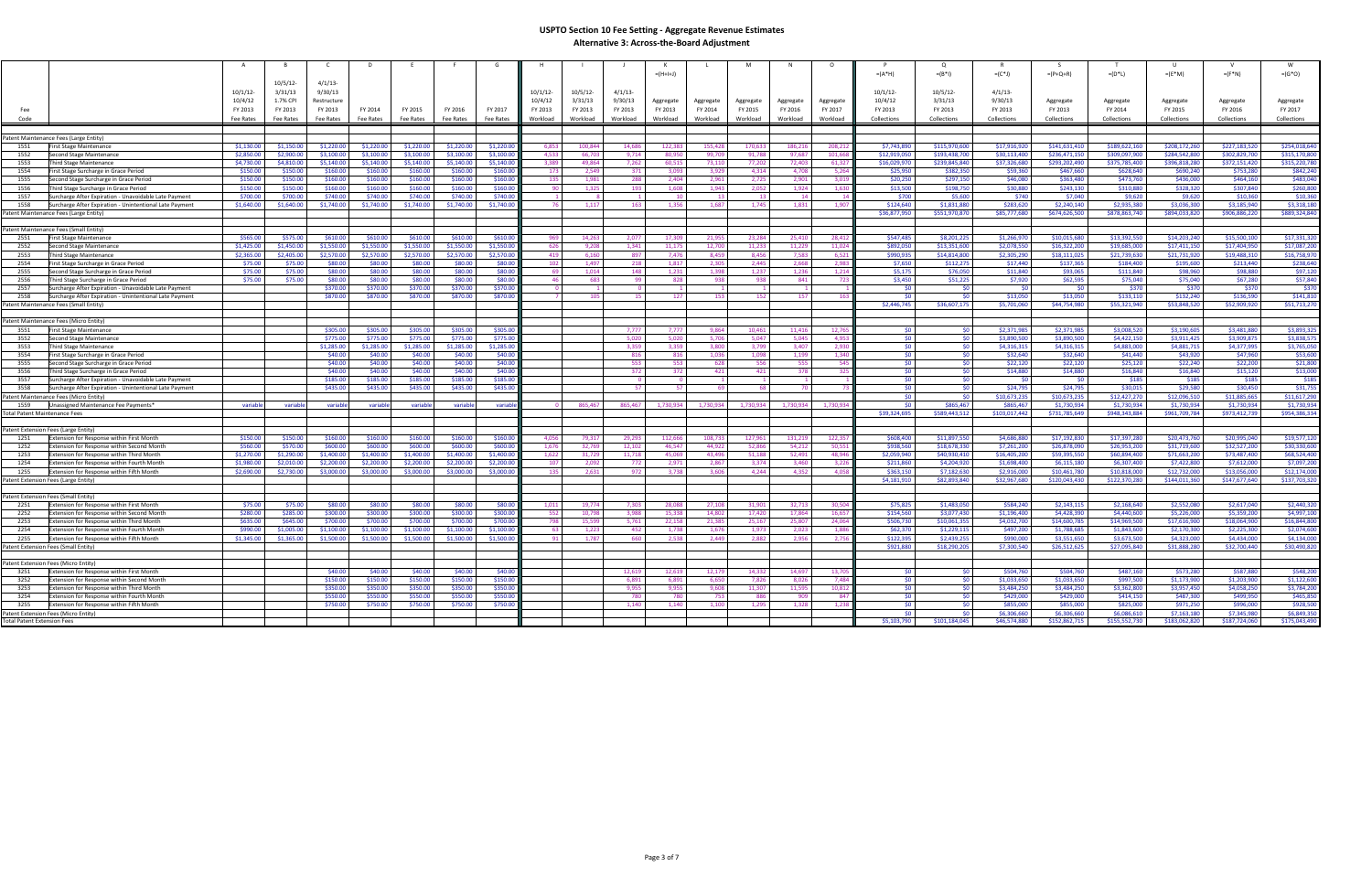|                                                                 |                                                                                            |             |             |             |             |             |             |          |             |                         | $= (H + H)$  |           |           |           |              | $=(A^*H)$          | $=(B^*1)$     | $=(C^*J)$                | $=(P+Q+R)$                | $=(D^*L)$              | $=(E^*M)$                 | $=(F^*N)$                 | $=(G^*O)$                 |
|-----------------------------------------------------------------|--------------------------------------------------------------------------------------------|-------------|-------------|-------------|-------------|-------------|-------------|----------|-------------|-------------------------|--------------|-----------|-----------|-----------|--------------|--------------------|---------------|--------------------------|---------------------------|------------------------|---------------------------|---------------------------|---------------------------|
|                                                                 |                                                                                            | $10/5/12$ - | $4/1/13$ -  |             |             |             |             |          |             |                         |              |           |           |           |              |                    |               |                          |                           |                        |                           |                           |                           |
|                                                                 | 10/1/12                                                                                    | 3/31/13     | 9/30/13     |             |             |             |             | 10/1/12  | $10/5/12$ - | $4/1/13$ -              |              |           |           |           |              | $10/1/12$ -        | 10/5/12       | $4/1/13$ -               |                           |                        |                           |                           |                           |
|                                                                 | 10/4/12                                                                                    | 1.7% CPI    | Restructure |             |             |             |             | 10/4/12  | 3/31/13     | 9/30/13                 | Aggregate    | Aggregate | Aggregate | Aggregate | Aggregate    | 10/4/12            | 3/31/13       | 9/30/13                  | Aggregate                 | Aggregate              | Aggregate                 | Aggregate                 | Aggregate                 |
| Fee                                                             | FY 2013                                                                                    | FY 2013     | FY 2013     | FY 2014     | FY 2015     | FY 2016     | FY 2017     | FY 2013  | FY 2013     | FY 2013                 | FY 2013      | FY 2014   | FY 2015   | FY 2016   | FY 2017      | FY 2013            | FY 2013       | FY 2013                  | FY 2013                   | FY 2014                | FY 2015                   | FY 2016                   | FY 2017                   |
| Code                                                            | Fee Rates                                                                                  | Fee Rates   | Fee Rates   | Fee Rates   | Fee Rates   | Fee Rates   | Fee Rates   | Workload | Workload    | Workload                | Workload     | Workload  | Workload  | Workload  | Workload     | Collections        | Collections   | Collections              | Collections               | Collections            | Collections               | Collections               | Collections               |
|                                                                 |                                                                                            |             |             |             |             |             |             |          |             |                         |              |           |           |           |              |                    |               |                          |                           |                        |                           |                           |                           |
|                                                                 | Patent Trial and Appeal Board Fees (Large Entity)                                          |             |             |             |             |             |             |          |             |                         |              |           |           |           |              |                    |               |                          |                           |                        |                           |                           |                           |
| 1401                                                            | \$620.00                                                                                   | \$630.00    | \$680.00    | \$680.00    | \$680.00    | \$680,00    | \$680.0     | 1.69     | 24.329      | 3.543                   | 29.567       | 31,660    | 33,533    | 34.387    | 33.40        | \$1,050,900        | \$15,327,270  | \$2,409,240              | \$18,787,410              | \$21,528,800           | \$22,802,440              | \$23,383,160              | \$22,712,000              |
| 1402                                                            | Notice of Appeal to Board of Appeals<br>\$620.00<br>Filing a Brief in Support of an Appeal | \$630.00    | \$680.00    | \$680.00    | \$680.00    | \$680.00    | \$680.00    | -950     | 14,394      | 2,096                   | 17,440       | 18.731    | 19,839    | 20,344    | 19.76        | \$589,000          | \$9,068,220   | \$1,425,280              | \$11,082,500              | \$12,737,080           | \$13,490,520              | \$13,833,920              | \$13,437,480              |
| 1403                                                            | \$1,240.00<br>Request for an Oral Hearing                                                  | \$1,260.00  | \$1,340.00  | \$1,340.00  | \$1,340.00  | \$1,340.00  | \$1,340.00  | -60      | 916         | 133                     | 1,109        | 1,193     | 1,263     | 1,295     | 1,258        | \$74,400           | \$1,154,160   | \$178,220                | \$1,406,780               | \$1,598,620            | \$1,692,420               | \$1,735,300               | \$1,685,720               |
| 1405                                                            | 540000<br>Petitions to the Chief Administrative Patent Judge                               | \$400.00    | \$420.00    | \$420.00    | \$420.00    | \$420.00    | \$420.00    |          | 124         | 18                      | 142          | 165       | 180       | 180       | 18           | - \$0              | \$49,600      | \$7,560                  | \$57,160                  | \$69,300               | \$75,600                  | \$75,600                  | \$75,600                  |
| 1406                                                            | \$27,200.00<br>Petition for Inter Partes Review, 20 or Fewer Claims                        | \$27,200.00 | \$29,020.00 | \$29,020.00 | \$29,020.00 | \$29,020.00 | \$29,020.00 |          | 420         | $\Omega$                | 420          | 450       | 500       | 575       | - 60         | 50 <sup>1</sup>    | \$11,424,000  | \$0                      | \$11,424,000              | \$13,059,000           | \$14,510,000              | \$16,686,500              | \$17,412,000              |
| 1407                                                            | \$600.00<br>Petition for Inter Partes Review, Each Claim In Excess of 20                   | \$600.00    | \$640.00    | \$640.00    | \$640.00    | \$640.00    | \$640.0     |          | 2.940       | $\Omega$                | 2.940        | 3,150     | 3,500     | 4.025     | 4.20         | \$0                | \$1,764,000   | \$0                      | \$1,764,000               | \$2,016,000            | \$2,240,000               | \$2,576,000               | \$2,688,000               |
| 1408                                                            | Covered Business Method and Post Grant Review, 20 or Fewer Clair<br>\$35,800.00            | \$35,800.00 | \$38,200.00 | \$38,200.00 | 38,200.00   | \$38,200.00 | \$38,200.00 |          | 50          | $\Omega$                | 50           | -60       | 110       | 200       |              | -SO                | \$1,790,000   | \$0                      | \$1,790,000               | \$2,292,000            | \$4,202,000               | \$7,640,000               | \$10,505,000              |
| 1409                                                            | Covered Business Method and Post Grant Review, Each Claim In Exc<br>\$800.00               | \$800.00    | \$850.00    | \$850.00    | \$850.00    | \$850.00    | \$850.00    |          | 250         | $\overline{0}$          | 250          | 420       | 770       | 1,400     | 1,92         | \$0.               | \$200,000     | \$0                      | \$200,000                 | \$357,000              | \$654,500                 | \$1,190,000               | \$1,636,250               |
| <b>XXXX</b>                                                     | 540000<br>Petition to Institute a Derivation                                               | 5400.00     | \$420.00    | \$420.00    | \$420.00    | \$420,00    | 54200       |          | $\Delta$ 1  | -6                      | 47           | -50       | -50       | -50       |              | -SO                | \$16,400      | \$2,520                  | \$18,920                  | \$21,000               | \$21,000                  | \$21,000                  | \$21,000                  |
| 1411                                                            | \$400.00<br>Request to Make Settlement Agreement Available                                 | \$400.00    | \$420.00    | \$420.00    | \$420.00    | \$420.00    | \$420.00    |          | 16          | $\overline{2}$          | <b>18</b>    | - 20      | 20        | 20        |              | - SO 1             | \$6,400       | \$840                    | \$7,240                   | \$8,400                | \$8,400                   | \$8,400                   | \$8,400                   |
|                                                                 | Patent Trial and Appeal Board Fees (Large Entity)                                          |             |             |             |             |             |             |          |             |                         |              |           |           |           |              | \$1,714,300        | \$40,800,050  | \$4,023,660              | \$46,538,010              | \$53,687,200           | \$59,696,880              | \$67,149,880              | \$70,181,450              |
|                                                                 |                                                                                            |             |             |             |             |             |             |          |             |                         |              |           |           |           |              |                    |               |                          |                           |                        |                           |                           |                           |
|                                                                 | Patent Trial and Appeal Board Fees (Small Entity)                                          |             |             |             |             |             |             |          |             |                         |              |           |           |           |              |                    |               |                          |                           |                        |                           |                           |                           |
| 2401                                                            | Notice of Appeal to Board of Appeals<br>\$310.00                                           | \$315.00    | \$340.00    | \$340.00    | \$340.00    | \$340.00    | \$340.00    | -415     | 4.114       | 599                     | 5.128        | 5.354     | 5.670     | 5.815     | 5.648        | \$128,650          | \$1,295,910   | \$203,660                | \$1,628,220               | \$1,820,360            | \$1,927,800               | \$1,977,100               | \$1,920,320               |
| 2402                                                            | \$310.00<br>Filing a Brief in Support of an Appeal                                         | \$315.00    | \$340.00    | \$340.00    | \$340.00    | \$340.00    | \$340.00    | 181      | 1,891       | 275                     | 2,347        | 2,461     | 2,606     | 2,673     | 2,596        | \$56,110           | \$595,665     | \$93,500                 | \$745,275                 | \$836,740              | \$886,040                 | \$908,820                 | \$882,640                 |
| 2403                                                            | \$620.00<br>Request for an Oral Hearing                                                    | \$630.00    | \$670.00    | \$670.00    | \$670.00    | \$670.00    | \$670.00    |          | 159         | 23                      | 197          | 207       | 219       | 225       | 21           | \$9,300            | \$100.170     | \$15,410                 | \$124,880                 | \$138,690              | \$146.730                 | \$150,750                 | \$146,060                 |
|                                                                 | Patent Trial and Appeal Board Fees (Small Entity                                           |             |             |             |             |             |             |          |             |                         |              |           |           |           |              | \$194,060          | \$1,991,745   | \$312,570                | \$2,498,375               | \$2,795,790            | \$2,960,570               | \$3,036,670               | \$2,949,020               |
|                                                                 |                                                                                            |             |             |             |             |             |             |          |             |                         |              |           |           |           |              |                    |               |                          |                           |                        |                           |                           |                           |
|                                                                 | Patent Trial and Appeal Board Fees (Micro Entity)                                          |             |             |             |             |             |             |          |             |                         |              |           |           |           |              |                    |               |                          |                           |                        |                           |                           |                           |
| 3401                                                            | Notice of Appeal to Board of Appeals                                                       |             | \$170.00    | \$170.00    | \$170.00    | \$170.00    | \$170.00    |          |             | 2.243                   | 2.243        | 2.405     | 2.548     | 2.612     | 2.53         | -SO                | -SC           | \$381.310                | \$381.310                 | \$408,850              | \$433,160                 | \$444,040                 | \$431.290                 |
| 3402                                                            | Filing a Brief in Support of an Appeal                                                     |             | \$170.00    | \$170.00    | \$170.00    | \$170.00    | \$170.00    |          |             | 1,031                   | 1,031        | 1,106     | 1,171     | 1,201     | 1.16         | \$0                | \$0           | \$175,270                | \$175,270                 | \$188,020              | \$199,070                 | \$204,170                 | \$198,22                  |
| 3403                                                            | Request for an Oral Hearing                                                                |             | \$335.00    | \$335.00    | \$335.00    | \$335.00    | \$335.00    |          |             | -87                     | - 87         | ദാ        | 98        | 101       |              | -SO<br>\$0         | - 50<br>- \$0 | \$29,145                 | \$29,145                  | \$31,155               | \$32,830                  | \$33,835                  | \$32,830                  |
|                                                                 | Patent Trial and Appeal Board Fees (Micro Entity)                                          |             |             |             |             |             |             |          |             |                         |              |           |           |           |              | \$1,908,360        |               | \$585,725<br>\$4,921,955 | \$585,725<br>\$49,622,110 | \$628,025              | \$665,060<br>\$63,322,510 | \$682,045<br>\$70,868,595 | \$662,340<br>\$73,792,810 |
|                                                                 | Total Patent Trial and Appeal Board Fees                                                   |             |             |             |             |             |             |          |             |                         |              |           |           |           |              |                    | \$42,791,795  |                          |                           | \$57,111,015           |                           |                           |                           |
| Patent Revival Fees (Large Entity)                              |                                                                                            |             |             |             |             |             |             |          |             |                         |              |           |           |           |              |                    |               |                          |                           |                        |                           |                           |                           |
| 1452                                                            | \$620.00<br>Petition to Revive Unavoidably Abandoned Application                           | \$630.00    | \$680.00    | \$680.00    | \$680.00    | \$680.00    | \$680.0     |          | -43         | 47                      | -93          | - qq      | 105       | 108       | 10           | \$1,860            | \$27,090      | \$31,960                 | \$60,910                  | \$67,320               | \$71,400                  | \$73,440                  | \$68,680                  |
| 1453                                                            | Petition to Revive Unintentionally Abandoned Application<br>\$1,860.00                     | \$1,890.00  | \$2,020.00  | \$2,020.00  | \$2,020.00  | \$2,020.00  | \$2,020.00  | 144      | 1.840       | 2,017                   | 4,001        | 4,201     | 4,411     | 4.632     | 4.86         | \$267.840          | \$3,477,600   | \$4,074,340              | \$7,819,780               | \$8,486,020            | \$8,910,220               | \$9,356,640               | \$9,823,260               |
| 1814                                                            | \$160.00<br><b>Statutory Disclaimer</b>                                                    | \$160.00    | \$180.00    | \$180.00    | \$180.00    | \$180.00    | \$180.00    | 2.330    | 29,778      | 32,626                  | 64,734       | 74.934    | 86.752    | 100 449   | 116,32       | \$372,800          | \$4,764,480   | \$5.872,680              | \$11,009.960              | \$13,488,120           | \$15,615,360              | \$18,080,820              | \$20,938,500              |
| Patent Revival Fees (Large Entity)                              |                                                                                            |             |             |             |             |             |             |          |             |                         |              |           |           |           |              | \$642,500          | \$8,269,170   | \$9,978,980              | \$18,890,650              | \$22,041,460           | \$24,596,980              | \$27,510,900              | \$30,830,440              |
|                                                                 |                                                                                            |             |             |             |             |             |             |          |             |                         |              |           |           |           |              |                    |               |                          |                           |                        |                           |                           |                           |
| Patent Revival Fees (Small Entity)                              |                                                                                            |             |             |             |             |             |             |          |             |                         |              |           |           |           |              |                    |               |                          |                           |                        |                           |                           |                           |
| 2452                                                            | Petition to Revive Unavoidably Abandoned Application<br>\$310.00                           | \$315.00    | \$340.00    | \$340.00    | \$340.00    | \$340.00    | \$340.00    |          | 65          |                         | 142          | 152       | 161       | 165       | 15           | \$1,550            | \$20,475      | \$24,480                 | \$46,505                  | \$51,680               | \$54,740                  | \$56,100                  | \$52,360                  |
| 2453                                                            | \$930.00<br>Petition to Revive Unintentionally Abandoned Application                       | \$945.00    | \$1,010.00  | \$1,010,00  | \$1,010,00  | \$1,010.00  | \$1,010.00  | 109      | 1,391       | 1,524                   | 3,024        | 3,175     | 3,334     | 3.500     | 3,675        | \$101,370          | \$1,314,495   | \$1.539.240              | \$2,955,105               | \$3,206,750            | \$3,367,340               | \$3,535,000               | \$3,711,750               |
| 2814                                                            | \$80.00<br>Statutory Disclaimer                                                            | \$80.00     | \$0.00      | \$0.00      | \$0.00      | \$0.00      | \$0.00      |          | $\Omega$    | $\overline{\mathbf{0}}$ | $\Omega$     |           | - 0       |           |              | - \$0              | - \$0         | - \$0                    | - SO                      | - \$0                  |                           | -SO                       | - \$0                     |
| Patent Revival Fees (Small Entity)                              |                                                                                            |             |             |             |             |             |             |          |             |                         |              |           |           |           |              | \$102.920          | \$1.334.970   | \$1,563,720              | \$3,001,610               | \$3,258,430            | \$3,422,080               | \$3,591,100               | \$3,764,110               |
|                                                                 |                                                                                            |             |             |             |             |             |             |          |             |                         |              |           |           |           |              |                    |               |                          |                           |                        |                           |                           |                           |
| Patent Revival Fees (Micro Entity)                              |                                                                                            |             |             |             |             |             |             |          |             |                         |              |           |           |           |              |                    |               |                          |                           |                        |                           |                           |                           |
| 3452                                                            | Petition to Revive Unavoidably Abandoned Application                                       |             | \$170.00    | \$170.00    | \$170.00    | \$170.00    | \$170.0     |          |             | 64<br>1.358             | -64<br>1.358 | -68       | - 72      | 74        |              | -SO                | -50<br>-50    | \$10,880                 | \$10,880                  | \$11,560               | \$12,240                  | \$12,580                  | \$11,730                  |
| 3453                                                            | Petition to Revive Unintentionally Abandoned Application                                   |             | \$505.00    | \$505.00    | \$505.00    | \$505.00    | \$505.00    |          |             |                         |              | 1,426     | 1,498     | 1,573     | 1,651        | - \$0<br><b>SO</b> | -sr           | \$685,790<br>\$696,670   | \$685,790<br>\$696,670    | \$720,130<br>\$731,690 | \$756,490<br>\$768,730    | \$794,365<br>\$806,945    | \$833,755<br>\$845,485    |
| Patent Revival Fees (Micro Entity)<br>Total Patent Revival Fees |                                                                                            |             |             |             |             |             |             |          |             |                         |              |           |           |           |              | \$745,420          | \$9,604,140   | \$12,239,370             | \$22,588,930              | \$26,031,580           | \$28,787,790              | \$31,908,945              | \$35,440,035              |
|                                                                 |                                                                                            |             |             |             |             |             |             |          |             |                         |              |           |           |           |              |                    |               |                          |                           |                        |                           |                           |                           |
|                                                                 | PCT Application Fees (Large Entity)                                                        |             |             |             |             |             |             |          |             |                         |              |           |           |           |              |                    |               |                          |                           |                        |                           |                           |                           |
| 1631                                                            | Filing of PCT National Stage Application<br>\$380.00                                       | \$390.00    | \$420.00    | \$420.00    | \$420.00    | \$420.00    | \$420.00    | 1.97     | 38.621      | 14,264                  | 54,860       | 57,419    | 60,097    | 63.102    | 66,258       | \$750,500          | \$15,062,190  | \$5,990,880              | \$21,803,570              | \$24,115,980           | \$25,240,740              | \$26,502,840              | \$27,828,360              |
| 1632                                                            | PCT National Stage Search - All Other Situations<br>\$620.00                               | \$630.00    | \$660.00    | \$660.00    | \$660.00    | \$660.00    | \$660.00    | 21       | 413         | 153                     | 587          | 614       | 643       | 675       | $70^{\circ}$ | \$13,020           | \$260,190     | \$100,980                | \$374,190                 | \$405,240              | \$424,380                 | \$445,500                 | \$467,940                 |
| 1640                                                            | \$0.00<br>PCT National Stage Search - USPTO is ISA or IPEA and All Claims Sati             | \$0.00      | \$0.00      | \$0.00      | \$0.00      | \$0.00      | \$0.00      | 29       | 569         | 210                     | 808          | 808       | 808       | 808       | - 80         | - \$0              | - 50          | -SO                      | \$0                       | -50                    | ี <ีก                     | \$0                       | \$0                       |
| 1641                                                            | \$120.00<br>PCT National Stage Search - USPTO is ISA                                       | \$120.00    | \$120.00    | \$120.00    | \$120.00    | \$120.00    | \$120.00    | -87      | 1,699       | 628                     | 2,414        | 2,526     | 2,644     | 2.777     | 2,91         | \$10,440           | \$203,880     | \$75,360                 | \$289,680                 | \$303,120              | \$317,280                 | \$333,240                 | \$349,800                 |
| 1642                                                            | \$490.00<br>PCT National Stage Search - Search Report Prepared and Provided t              | \$500.00    | \$520.00    | \$520.00    | \$520.00    | \$520.00    | \$520.00    | 1,856    | 36.304      | 13.408                  | 51.568       | 53.974    | 56.492    | 59.316    | 62.28        | \$909.440          | \$18,152,000  | \$6,972,160              | \$26,033,600              | \$28,066,480           | \$29.375.840              | \$30,844,320              | \$32,386,640              |
| 1633                                                            | \$250.00<br>PCT National Stage Examination - All Other Situations                          | \$250.00    | \$260.00    | \$260.00    | \$260.00    | \$260.00    | \$260.00    | 1,973    | 38,583      | 14,249                  | 54,805       | 57,362    | 60,037    | 63,039    | 66,191       | \$493,250          | \$9,645,750   | \$3,704,740              | \$13,843,740              | \$14,914,120           | \$15,609,620              | \$16,390,140              | \$17,209,660              |
| 1643                                                            | PCT National Stage Examination - USPTO is IPEA and All Claims Sati:<br>\$0.00              | \$0.00      | \$0.00      | \$0.00      | \$0.00      | \$0.00      | \$0.00      |          | 569         | 210                     | 808          | 808       | 808       | 808       | -80          |                    |               |                          |                           |                        |                           |                           |                           |
| 1614                                                            | \$250.00<br>Independent Claims in Excess of Three                                          | \$250.00    | \$260.00    | \$260.00    | \$260.00    | \$260.00    | \$260.0     | 814      | 15,920      | 5.880                   | 22,614       | 23.595    | 24,619    | 25.768    | 27.05        | \$203,500          | \$3,980,000   | \$1,528,800              | \$5,712,300               | \$6,134,700            | \$6,400,940               | \$6,699,680               | \$7,034,820               |
| 1615                                                            | \$60.00<br>Total Claims in Excess of Twenty                                                | \$62.00     | \$60.00     | \$60.00     | \$60.00     | \$60.00     | \$60.00     | 4,469    | 87,386      | 32,273                  | 124,128      | 129,514   | 135,131   | 141,443   | 148,51       | \$268,140          | \$5,417,932   | \$1,936,380              | \$7,622,452               | \$7,770,840            | \$8,107,860               | \$8,486,580               | \$8,910,900               |
| 1616                                                            | \$450.00<br>Multiple Dependent Claims                                                      | \$460.00    | \$500.00    | \$500.00    | \$500.00    | \$500.00    | \$500.00    | -113     | 2.218       | 819                     | 3.150        | 3.287     | 3,429     | 3.590     | 3.76         | \$50,850           | \$1.020.280   | \$409,500                | \$1,480,630               | \$1,643,500            | \$1,714,500               | \$1,795,000               | \$1,884,500               |
| 1617                                                            | Search or Examination Fee, Oath or Declaration After 30 Months fro<br>\$130.00             | \$130.00    | \$140.00    | \$140.00    | \$140.00    | \$140.00    | \$140.00    | 885      | 17,310      | 6,393                   | 24,588       | 25,718    | 26,901    | 28,229    | 29,622       | \$115,050          | \$2,250,300   | \$895,020                | \$3,260,370               | \$3,600,520            | \$3,766,140               | \$3,952,060               | \$4,147,080               |
| 1618                                                            | English Translation After 30 Months from Priority Date<br>\$130.00                         | \$130.00    | \$140.00    | \$140.00    | \$140.00    | \$140.00    | \$140.00    |          | 1.285       | 475                     | 1,826        | 1,916     | 2,012     | 2,113     | 2,21         | \$8,580            | \$167,050     | \$66,500                 | \$242,130                 | \$268,240              | \$281,680                 | \$295,820                 | \$310,520                 |
| 1681                                                            | \$310.00<br>PCT National Stage Application Size Fee                                        | \$320.00    | \$340.00    | \$340.00    | \$340.00    | \$340.00    | \$340.00    | 144      | 2.814       | 1.039                   | 3,997        | 4,170     | 4.351     | 4.568     | 4,797        | \$44,640           | \$900,480     | \$353,260                | \$1,298,380               | \$1,417,800            | \$1,479,340               | \$1,553,120               | \$1,630,980               |
|                                                                 | PCT Application Fees (Large Entity)                                                        |             |             |             |             |             |             |          |             |                         |              |           |           |           |              | \$2,867,410        | \$57,060,052  | \$22,033,580             | \$81,961,042              | \$88,640,540           | \$92,718,320              | \$97,298,300              | \$102,161,200             |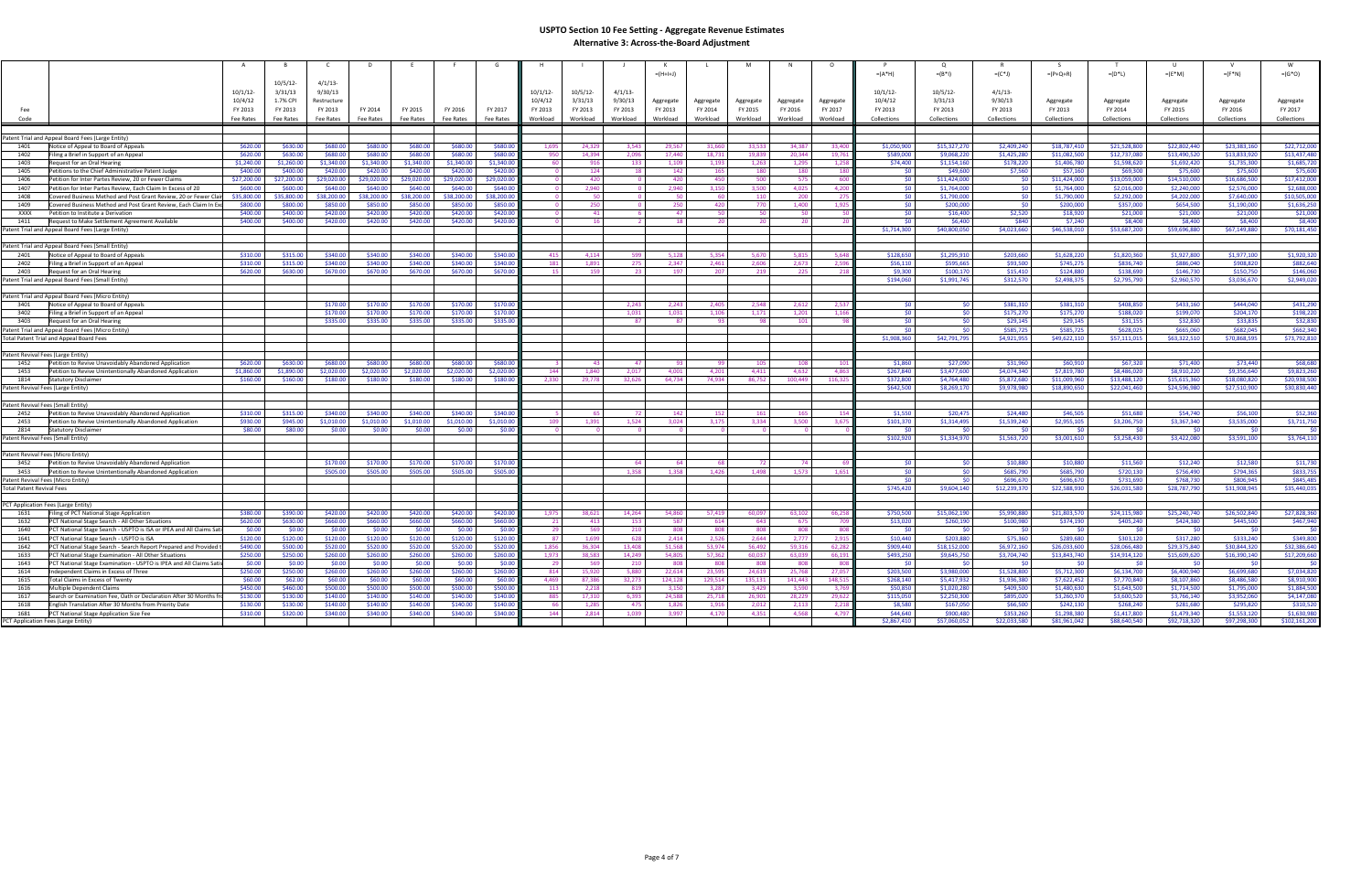|                                            |                                                                                                                                         |             |                    |                    |                    |                    |                    |             |             |                 | $= (H+H+J)$     |                 |                 |                   |           | $=(A^*H)$        | $=(B^*1)$    | $= (C^*J)$     | $=(P+Q+R)$       | $=(D^*L)$       | $=(E^*M)$        | $=(F^*N)$       | $=(G^*O)$         |
|--------------------------------------------|-----------------------------------------------------------------------------------------------------------------------------------------|-------------|--------------------|--------------------|--------------------|--------------------|--------------------|-------------|-------------|-----------------|-----------------|-----------------|-----------------|-------------------|-----------|------------------|--------------|----------------|------------------|-----------------|------------------|-----------------|-------------------|
|                                            |                                                                                                                                         | $10/5/12$ - | $4/1/13$ -         |                    |                    |                    |                    |             |             |                 |                 |                 |                 |                   |           |                  |              |                |                  |                 |                  |                 |                   |
|                                            | 10/1/12                                                                                                                                 | 3/31/13     | 9/30/13            |                    |                    |                    |                    | $10/1/12$ - | $10/5/12$ - | 4/1/13          |                 |                 |                 |                   |           | $10/1/12$ -      | 10/5/12      | $4/1/13$ -     |                  |                 |                  |                 |                   |
|                                            | 10/4/12                                                                                                                                 | 1.7% CPI    | Restructure        |                    |                    |                    |                    | 10/4/12     | 3/31/13     | 9/30/13         | Aggregate       | Aggregate       | Aggregate       | Aggregate         | Aggregate | 10/4/12          | 3/31/13      | 9/30/13        | Aggregate        | Aggregate       | Aggregate        |                 | Aggregate         |
|                                            |                                                                                                                                         |             |                    |                    |                    |                    |                    |             |             |                 |                 |                 |                 |                   |           |                  |              |                |                  |                 |                  | Aggregate       | FY 2017           |
| Fee                                        | FY 2013                                                                                                                                 | FY 2013     | FY 2013            | FY 2014            | FY 2015            | FY 2016            | FY 2017            | FY 2013     | FY 2013     | FY 2013         | FY 2013         | FY 2014         | FY 2015         | FY 2016           | FY 2017   | FY 2013          | FY 2013      | FY 2013        | FY 2013          | FY 2014         | FY 2015          | FY 2016         |                   |
| Code                                       | Fee Rates                                                                                                                               | Fee Rates   | Fee Rates          | Fee Rates          | Fee Rates          | Fee Rates          | Fee Rates          | Workload    | Workload    | Workload        | Workload        | Workload        | Workload        | Workload          | Workload  | Collections      | Collections  | Collections    | Collections      | Collections     | Collections      | Collections     | Collections       |
|                                            |                                                                                                                                         |             |                    |                    |                    |                    |                    |             |             |                 |                 |                 |                 |                   |           |                  |              |                |                  |                 |                  |                 |                   |
|                                            | PCT Application Fees (Small Entity)                                                                                                     |             |                    |                    |                    |                    |                    |             |             |                 |                 |                 |                 |                   |           |                  |              |                |                  |                 |                  |                 |                   |
| 2631                                       | \$190.00<br>Filing of PCT National Stage Application                                                                                    | \$195.00    | \$210.00           | \$210.00           | \$210.00           | \$210.00           | \$210.00           | 436         | 8,532       | 3,151           | 12,119          | 12,685          | 13,277          | 13,941            | 14,63     | \$82,840         | \$1,663,740  | \$661,710      | \$2,408,290      | \$2,663,850     | \$2,788,170      | \$2,927,610     | \$3,073,980       |
| 2632                                       | \$310.00<br>PCT National Stage Search - All Other Situations                                                                            | \$315.00    | \$330.00           | \$330.00           | \$330.00           | \$330.00           | \$330.00           |             | 92          | 34              | 131             | 136             | 142             | 149               | $-15$     | \$1,550          | \$28,980     | \$11,220       | \$41,750         | \$44,880        | \$46,860         | \$49,170        | \$51,810          |
| 2640                                       | \$0.00<br>PCT National Stage Search - USPTO is ISA or IPEA and All Claims Sati                                                          | \$0.00      | \$0.00             | \$0.00             | \$0.00             | \$0.00             | \$0.00             |             | 98          | -36             | 139             | 139             | 139             | 139               | -13       | SO.              | - \$0        | SO.            | \$0              | SO.             | ี <ีก            | 50 <sub>1</sub> | \$0               |
| 2641                                       | \$60.00<br>PCT National Stage Search - USPTO is ISA                                                                                     | \$60.00     | \$60.00            | \$60.00            | \$60.00            | \$60.00            | \$60.00            |             | 1,493       | 551             | 2,120           | 2,220           | 2,323           | 2.440             | 2,562     | \$4,560          | \$89,580     | \$33,060       | \$127,200        | \$133,200       | \$139,380        | \$146,400       | \$153,720         |
| 2642                                       | PCT National Stage Search - Search Report Prepared and Provided t<br>\$245.00                                                           | \$250.00    | \$260.00           | \$260.00           | \$260.00           | \$260.00           | \$260.00           | 353         | 6.911       | 2.552           | 9.816           | 10.275          | 10.754          | 11.292            | 11.856    | \$86,485         | \$1,727,750  | \$663,520      | \$2,477,755      | \$2,671,500     | \$2,796,040      | \$2,935,920     | \$3,082,560       |
| 2633                                       | \$125.00<br>PCT National Stage Examination - All Other Situations                                                                       | \$125.00    | \$130.00           | \$130.00           | \$130.00           | \$130.00           | \$130.00           | 432         | 8,447       | 3,119           | 11,998          | 12,558          | 13,144          | 13,801            | 14,491    | \$54,000         | \$1,055,875  | \$405,470      | \$1,515,345      | \$1,632,540     | \$1,708,720      | \$1,794,130     | \$1,883,830       |
| 2643                                       | \$0.00<br>PCT National Stage Examination - USPTO is IPEA and All Claims Satis                                                           | \$0.00      | \$0.00             | \$0.00             | \$0.00             | \$0.00             | \$0.00             |             | 98          | 36              | 139             | 139             | 139             | 139               | 13        | SO.              | - sr         | - SO           | SO.              | - ≮∩            |                  | SO.             | - <n< td=""></n<> |
| 2614                                       | \$125.00<br>Independent Claims in Excess of Three                                                                                       | \$125.00    | \$130.00           | \$130.00           | \$130.00           | \$130.00           | \$130.00           | 235         | 4,589       | 1,695           | 6,519           | 6,801           | 7,096           | 7,427             | 7,799     | \$29,375         | \$573,625    | \$220,350      | \$823,350        | \$884,130       | \$922,480        | \$965,510       | \$1,013,870       |
| 2615                                       | \$30.00<br>Total Claims in Excess of Twenty                                                                                             | \$31.00     | \$30.00            | \$30.00            | \$30.00            | \$30.00            | \$30.00            | 1,978       | 38.681      | 14,286          | 54,945          | 57,329          | 59,815          | 62,609            | 65,74     | \$59,340         | \$1,199,111  | \$428,580      | \$1,687,031      | \$1,719,870     | \$1,794,450      | \$1,878,270     | \$1,972,200       |
| 2616                                       | \$225.00<br>Multiple Dependent Claims                                                                                                   | \$230.00    | \$250.00           | \$250.00           | \$250.00           | \$250.00           | \$250.00           |             | 605         | 224             | 860             | 898             | 936             | 980               | 1,02      | \$6,975          | \$139,150    | \$56,000       | \$202,125        | \$224,500       | \$234,000        | \$245,000       | \$257,250         |
| 2617                                       | \$65.00<br>Search or Examination Fee, Oath or Declaration After 30 Months fr                                                            | \$65.00     | \$70.00            | \$70.00            | \$70.00            | \$70.00            | \$70.00            | 183         | 3,588       | 1,325           | 5,096           | 5,332           | 5,577           | 5,854             | 6,143     | \$11,895         | \$233,220    | \$92,750       | \$337,865        | \$373,240       | \$390,390        | \$409,780       | \$430,010         |
| 2618                                       | English Translation After 30 Months from Priority Date                                                                                  |             | \$70.00            | \$70.00            | \$70.00            | \$70.00            | \$70.00            |             | 271         | 100             | 385             | 404             | 424             | 445               |           | - \$0            |              | \$7,000        | \$7,000          | \$28,280        | \$29,680         | \$31,150        | \$32,760          |
| 2681                                       | \$155.00<br>PCT National Stage Application Size Fee                                                                                     | \$160.00    | \$170.00           | \$170.00           | \$170.00           | \$170.00           | \$170.00           |             | 729         | 269             | 1,035           | 1,080           | 1,127           | 1,183             | 1,242     | \$5,735          | \$116,640    | \$45,730       | \$168,105        | \$183,600       | \$191,590        | \$201,110       | \$211,140         |
| PCT Application Fees (Small Entity)        |                                                                                                                                         |             |                    |                    |                    |                    |                    |             |             |                 |                 |                 |                 |                   |           | \$342,755        | \$6,827,671  | \$2,625,390    | \$9,795,816      | \$10,559,590    | \$11,041,760     | \$11,584,050    | \$12,163,130      |
|                                            |                                                                                                                                         |             |                    |                    |                    |                    |                    |             |             |                 |                 |                 |                 |                   |           |                  |              |                |                  |                 |                  |                 |                   |
|                                            | PCT Application Fees (Micro Entity)                                                                                                     |             |                    |                    | \$105.00           |                    | \$105.00           |             |             |                 |                 |                 |                 |                   |           |                  | - \$0        | \$571,725      |                  |                 | \$626,325        |                 | \$690,480         |
| 3631                                       | Filing of PCT National Stage Application                                                                                                |             | \$105.00           | \$105.00           |                    | \$105.00           |                    |             |             | 5,445<br>58     | 5,445           | 5,699           | 5,965<br>-64    | 6,263<br>-67      | 6,576     | - \$0 I<br>-SO   | - \$0        |                | \$571,725        | \$598,395       |                  | \$657,615       |                   |
| 3632<br>3640                               | PCT National Stage Search - All Other Situations<br>PCT National Stage Search - USPTO is ISA or IPEA and All Claims Satisfy PCT Article |             | \$165.00<br>\$0.00 | \$165.00<br>\$0.00 | \$165.00<br>\$0.00 | \$165.00<br>\$0.00 | \$165.00<br>\$0.00 |             |             | 63              | 63              | 63              | 63              | - 63              |           | \$0              | \$0          | \$9,570<br>\$0 | \$9,570<br>- \$0 | \$10,065<br>\$0 | \$10,560<br>- 50 | \$11,055<br>\$0 | \$11,550<br>\$0   |
| 3641                                       | PCT National Stage Search - USPTO is ISA                                                                                                |             | \$30.00            | \$30.00            | \$30.00            | \$30.00            | \$30.00            |             |             | 953             | 953             | 997             | 1,044           | 1,096             | 1,15      | -SO              | - \$0        | \$28,590       | \$28,590         | \$29,910        | \$31,320         | \$32,880        | \$34,530          |
| 3642                                       | PCT National Stage Search - Search Report Prepared and Provided to USPTO                                                                |             | \$130.00           | \$130.00           | \$130.00           | \$130.00           | \$130.00           |             |             | 4,410           | 4,410           | 4,616           | 4,832           | 5,073             | 5,327     | SO <sub>2</sub>  | \$0          | \$573,300      | \$573,300        | \$600,080       | \$628,160        | \$659,490       | \$692,510         |
| 3633                                       | PCT National Stage Examination - All Other Situations                                                                                   |             | \$65.00            | \$65.00            | \$65.00            | \$65.00            | \$65.00            |             |             | 5,391           | 5,391           | 5,642           | 5,905           | 6,201             | 6,51      | -\$0             | - \$0        | \$350,415      | \$350,415        | \$366,730       | \$383,825        | \$403,065       | \$423,215         |
| 3643                                       | PCT National Stage Examination - USPTO is IPEA and All Claims Satisfy PCT Article                                                       |             | \$0.00             | \$0.00             | \$0.00             | \$0.00             | \$0.00             |             |             | -63             | - 63            | - 63            | -63             | - 63              |           | <b>SO</b>        | \$0          | -SO            | -\$0 I           | \$0             | - 50             | -SO             | \$0               |
| 3614                                       | Independent Claims in Excess of Three                                                                                                   |             | \$65.00            | \$65.00            | \$65.00            | \$65.00            | \$65.00            |             |             | 2.928           | 2,928           | 3.056           | 3,188           | 3.337             | 3.504     | \$0              | -50          | \$190,320      | \$190,320        | \$198,640       | \$207,220        | \$216,905       | \$227,760         |
| 3615                                       | Total Claims in Excess of Twenty                                                                                                        |             | \$15.00            | \$15.00            | \$15.00            | \$15.00            | \$15.00            |             |             | 24,685          | 24,685          | 25,756          | 26,874          | 28,129            | 29,535    | 50 <sub>1</sub>  | - \$0        | \$370,275      | \$370,275        | \$386,340       | \$403,110        | \$421,935       | \$443,025         |
| 3616                                       | <b>Multiple Dependent Claims</b>                                                                                                        |             | \$125.00           | \$125.00           | \$125.00           | \$125.00           | \$125.00           |             |             | 386             | 386             | 403             | 421             | $\Delta \Delta C$ |           | <b>SO</b>        | <b>SO</b>    | \$48,250       | \$48,250         | \$50,375        | \$52,625         | \$55,000        | \$57,750          |
| 3617                                       | Search or Examination Fee, Oath or Declaration After 30 Months from Priority Date                                                       |             | \$35.00            | \$35.00            | \$35.00            | \$35.00            | \$35.00            |             |             | 2,290           | 2,290           | 2,395           | 2,506           | 2,630             | 2,760     | 50 <sub>1</sub>  | \$0          | \$80,150       | \$80,150         | \$83,825        | \$87,710         | \$92,050        | \$96,600          |
| 3618                                       | English Translation After 30 Months from Priority Date                                                                                  |             | \$35.00            | \$35.00            | \$35.00            | \$35.00            | \$35.00            |             |             | 173             | 173             | 181             | 191             | 200               |           | SO <sub>1</sub>  | <b>SO</b>    | \$6,055        | \$6,055          | \$6,335         | \$6,685          | \$7,000         | \$7,350           |
| 3681                                       | PCT National Stage Application Size Fee                                                                                                 |             | \$85.00            | \$85.00            | \$85.00            | \$85.00            | \$85.00            |             |             | 465             | 465             | 485             | 506             | 532               | -55       | 50 <sup>1</sup>  | <b>SO</b>    | \$39,525       | \$39,525         | \$41,225        | \$43,010         | \$45,220        | \$47,430          |
| PCT Application Fees (Micro Entity         |                                                                                                                                         |             |                    |                    |                    |                    |                    |             |             |                 |                 |                 |                 |                   |           | \$0.             | <b>SO</b>    | \$2,268,175    | \$2,268,175      | \$2,371,920     | \$2,480,550      | \$2,602,215     | \$2,732,200       |
|                                            |                                                                                                                                         |             |                    |                    |                    |                    |                    |             |             |                 |                 |                 |                 |                   |           |                  |              |                |                  |                 |                  |                 |                   |
| PCT Processing Fees (Large Entity)         |                                                                                                                                         |             |                    |                    |                    |                    |                    |             |             |                 |                 |                 |                 |                   |           |                  |              |                |                  |                 |                  |                 |                   |
| 1601                                       | \$240.00<br>PCT Transmittal Fee                                                                                                         | \$240.00    | \$260.00           | \$260.00           | \$260.00           | \$260.00           | \$260.00           | 1,396       | 27,293      | 10,080          | 38,769          | 40,318          | 41,931          | 43,608            | 45,35     | \$335,040        | \$6,550,320  | \$2,620,800    | \$9,506,160      | \$10,482,680    | \$10,902,060     | \$11,338,080    | \$11,791,780      |
| 1602                                       | \$2,080.00<br>PCT Search Fee - No Prior US Application                                                                                  | \$2,080.00  | \$2,220.00         | \$2,220.00         | \$2,220.00         | \$2,220.00         | \$2,220.00         | 479         | 9,366       | 3,459           | 13,304          | 13,836          | 14,390          | 14,965            | 15,564    | \$996,320        | \$19,481,280 | \$7,678,980    | \$28,156,580     | \$30,715,920    | \$31,945,800     | \$33,222,300    | \$34,552,080      |
| 1604                                       | Supplemental Search per Additional Invention<br>\$2,080.00                                                                              | \$2,080.00  | \$2,220.00         | \$2,220.00         | \$2,220.00         | \$2,220.00         | \$2,220.00         | -14         | 273         | 101             | 388             | 403             | 419             | 436               | - 45      | \$29,120         | \$567,840    | \$224,220      | \$821,180        | \$894,660       | \$930,180        | \$967,920       | \$1,007,880       |
| 1605                                       | \$600.00<br>PCT - Preliminary Examination (USPTO is ISA)                                                                                | \$600.00    | \$640.00           | \$640.00           | \$640.00           | \$640.00           | \$640.00           | -40         | 785         | 290             | 1,115           | 1,115           | 1,115           | 1,115             | 1,11!     | \$24,000         | \$471,000    | \$185,600      | \$680,600        | \$713,600       | \$713,600        | \$713,600       | \$713,600         |
| 1606                                       | \$750.00<br>PCT - Preliminary Examination (USPTO is not ISA)                                                                            | \$750.00    | \$800.00           | \$800.00           | \$800.00           | \$800.00           | \$800.00           |             | 227         | 84              | 323             | 322             | 322             | 322               | -32       | \$9,000          | \$170,250    | \$67,200       | \$246,450        | \$257,600       | \$257,600        | \$257,600       | \$257,600         |
| 1607                                       | \$600.00<br>Supplemental Examination per Additional Inventior                                                                           | \$600.00    | \$640.00           | \$640.00           | \$640.00           | \$640.00           | \$640.00           |             |             |                 | $\overline{7}$  |                 | $\overline{7}$  |                   |           | \$0              | \$3,000      | \$1,280        | \$4,280          | \$4,480         | \$4,480          | \$4,480         | \$4,480           |
| 1619                                       | PCT - Late Payment*<br>variable                                                                                                         | variable    | variable           | variable           | variable           | variable           | variabl            |             | 111,993     | 111,993         | 223,986         | 52,488          | 118,188         | 186,512           | 257,57    | \$0              | \$111,993    | \$111,993      | \$223,986        | \$52,488        | \$118,188        | \$186,512       | \$257,573         |
| 1621                                       | \$240.00<br>Fransmitting Application to International Bureau to Act as Receiving                                                        | \$240.00    | \$260.00           | \$260.00           | \$260.00           | \$260.00           | \$260.00           |             | - 53        | -20             | 76              | - 75            | - 75            | -75               |           | \$720            | \$12,720     | \$5,200        | \$18,640         | \$19,500        | \$19,500         | \$19,500        | \$19,500          |
| 1624                                       | Suspense Account for PCT Payments*<br>variable                                                                                          | variable    | variable           | variable           | variable           | variable           | variabl            |             | 500,000     | 500,000         | 1,000,000       | 1,000,000       | 1,000,000       | 1,000,000         | 1,000,00  | - \$0            | \$500,000    | \$500,000      | \$1,000,000      | \$1,000,000     | \$1,000,000      | \$1,000,000     | \$1,000,000       |
| PCT Processing Fees (Large Entity)         |                                                                                                                                         |             |                    |                    |                    |                    |                    |             |             |                 |                 |                 |                 |                   |           | \$1,394,200      | \$27,868,403 | \$11,395,273   | \$40,657,876     | \$44,140,928    | \$45,891,408     | \$47,709,992    | \$49,604,493      |
|                                            |                                                                                                                                         |             |                    |                    |                    |                    |                    |             |             |                 |                 |                 |                 |                   |           |                  |              |                |                  |                 |                  |                 |                   |
| PCT Processing Fees (Small Entity)<br>2601 | <b>PCT Transmittal Fee</b>                                                                                                              |             | \$130.00           | \$130.00           | \$130.00           | \$130.00           | \$130.00           |             |             | 8,172           | 8,172           | 8,498           | 8,838           | 9,192             | 9,56      |                  |              | \$1,062,360    | \$1,062,360      | \$1,104,740     | \$1,148,940      | \$1,194,960     | \$1,242,800       |
| 2602                                       | PCT Search Fee - No Prior US Application                                                                                                |             | \$1,110.00         | \$1,110.00         | \$1,110.00         | \$1,110.00         | \$1,110.00         |             |             | 2,804           | 2,804           | 2,916           | 3,033           | 3,154             | 3,281     | <b>SO</b>        | \$0          | \$3,112,440    | \$3,112,440      | \$3,236,760     | \$3,366,630      | \$3,500,940     | \$3,641,910       |
| 2604                                       | Supplemental Search per Additional Inventior                                                                                            |             | \$1,110.00         | \$1,110.00         | \$1,110.00         | \$1,110.00         | \$1,110.00         |             |             | 82              |                 | -85             | -88             | -92               |           | SO.              | - \$0        | \$91,020       | \$91,020         | \$94,350        | \$97,680         | \$102,120       | \$106,560         |
| 2605                                       | PCT - Preliminary Examination (USPTO is ISA)                                                                                            |             | \$320.00           | \$320.00           | \$320.00           | \$320.00           | \$320.00           |             |             | 235             | 235             | 235             | 235             | 235               |           | SO <sub>2</sub>  | - \$0        | \$75,200       | \$75,200         | \$75,200        | \$75,200         | \$75,200        | \$75,200          |
| 2606                                       | PCT - Preliminary Examination (USPTO is not ISA)                                                                                        |             | \$400.00           | \$400.00           | \$400.00           | \$400.00           | \$400.00           |             |             | 68              | -68             | 68              | 68              | 68                |           | SO <sub>1</sub>  | \$0          | \$27,200       | \$27,200         | \$27,200        | \$27,200         | \$27,200        | \$27,200          |
| 2607                                       | Supplemental Examination per Additional Invention                                                                                       |             | \$320.00           | \$320.00           | \$320.00           | \$320.00           | \$320.00           |             |             |                 |                 |                 |                 |                   |           | 50 <sub>1</sub>  | \$0          | \$640          | \$640            | \$640           | \$640            | \$640           | \$640             |
| 2621                                       | Transmitting Application to International Bureau to Act as Receiving Office                                                             |             | \$130.00           | \$130.00           | \$130.00           | \$130.00           | \$130.00           |             |             | 17              | 17 <sup>1</sup> | 17 <sup>1</sup> | 17              | 17                |           |                  |              | \$2,210        | \$2,210          | \$2,210         | \$2,210          | \$2,210         | \$2,210           |
|                                            | PCT Processing Fees (Small Entity)                                                                                                      |             |                    |                    |                    |                    |                    |             |             |                 |                 |                 |                 |                   |           | 50 <sub>1</sub>  | \$0          | \$4,371,070    | \$4,371,070      | \$4,541,100     | \$4,718,500      | \$4,903,270     | \$5,096,520       |
|                                            |                                                                                                                                         |             |                    |                    |                    |                    |                    |             |             |                 |                 |                 |                 |                   |           |                  |              |                |                  |                 |                  |                 |                   |
|                                            | PCT Processing Fees (Micro Entity)                                                                                                      |             |                    |                    |                    |                    |                    |             |             |                 |                 |                 |                 |                   |           |                  |              |                |                  |                 |                  |                 |                   |
| 3601                                       | PCT Transmittal Fee                                                                                                                     |             | \$65.00            | \$65.00            | \$65.00            | \$65.00            | \$65.00            |             |             | 3,671           | 3,671           | 3,818           | 3,971           | 4,130             | 4,295     | SO <sub>1</sub>  | - \$0        | \$238,615      | \$238,615        | \$248,170       | \$258,115        | \$268,450       | \$279,175         |
| 3602                                       | PCT Search Fee - No Prior US Application                                                                                                |             | \$555.00           | \$555.00           | \$555.00           | \$555.00           | \$555.00           |             |             | 1,260           | 1,260           | 1,310           | 1,363           | 1,417             | 1,474     | \$0              | \$0          | \$699,300      | \$699,300        | \$727,050       | \$756,465        | \$786,435       | \$818,070         |
| 3604                                       | Supplemental Search per Additional Invention                                                                                            |             | \$555.00           | \$555.00           | \$555.00           | \$555.00           | \$555.00           |             |             | 37 <sup>1</sup> | 37 <sup>2</sup> | 38              | 40              | 41                |           | 50 <sup>1</sup>  | \$0          | \$20,535       | \$20,535         | \$21,090        | \$22,200         | \$22,755        | \$23,865          |
| 3605                                       | PCT - Preliminary Examination (USPTO is ISA)                                                                                            |             | \$160.00           | \$160.00           | \$160.00           | \$160.00           | \$160.00           |             |             | 106             | 106             | 106             | 106             | 106               | 106       | \$0              | \$0          | \$16,960       | \$16,960         | \$16,960        | \$16,960         | \$16,960        | \$16,960          |
| 3606                                       | PCT - Preliminary Examination (USPTO is not ISA)                                                                                        |             | \$200.00           | \$200.00           | \$200.00           | \$200.00           | \$200.00           |             |             | 30 <sup>1</sup> | 30 <sup>1</sup> | 30 <sub>1</sub> | 30 <sup>1</sup> | 30 <sup>°</sup>   |           | 50 <sup>1</sup>  | \$0          | \$6,000        | \$6,000          | \$6,000         | \$6,000          | \$6,000         | \$6,000           |
| 3607                                       | Supplemental Examination per Additional Invention                                                                                       |             | \$160.00           | \$160.00           | \$160.00           | \$160.00           | \$160.00           |             |             | $\mathbf{1}$    |                 |                 | 1               |                   |           | \$0 <sub>1</sub> | - \$0        | \$160          | \$160            | \$160           | \$160            | \$160           | \$160             |
| 3621                                       | Transmitting Application to International Bureau to Act as Receiving Office                                                             |             | \$65.00            | \$65.00            | \$65.00            | \$65.00            | \$65.00            |             |             | - 81            | - 81            | - 81            | -81             | 8 <sup>1</sup>    |           | 50 <sup>1</sup>  | \$0          | \$520          | \$520            | \$520           | \$520            | \$520           | \$520             |
|                                            | PCT Processing Fees (Micro Entity)                                                                                                      |             |                    |                    |                    |                    |                    |             |             |                 |                 |                 |                 |                   |           | SO.              | - \$0        | \$982,090      | \$982,090        | \$1,019,950     | \$1,060,420      | \$1,101,280     | \$1,144,750       |
| Total PCT Fees                             |                                                                                                                                         |             |                    |                    |                    |                    |                    |             |             |                 |                 |                 |                 |                   |           | \$4,604,365      | \$91,756,126 | \$43,675,578   | \$140,036,069    | \$151,274,028   | \$157,910,958    | \$165,199,107   | \$172,902,293     |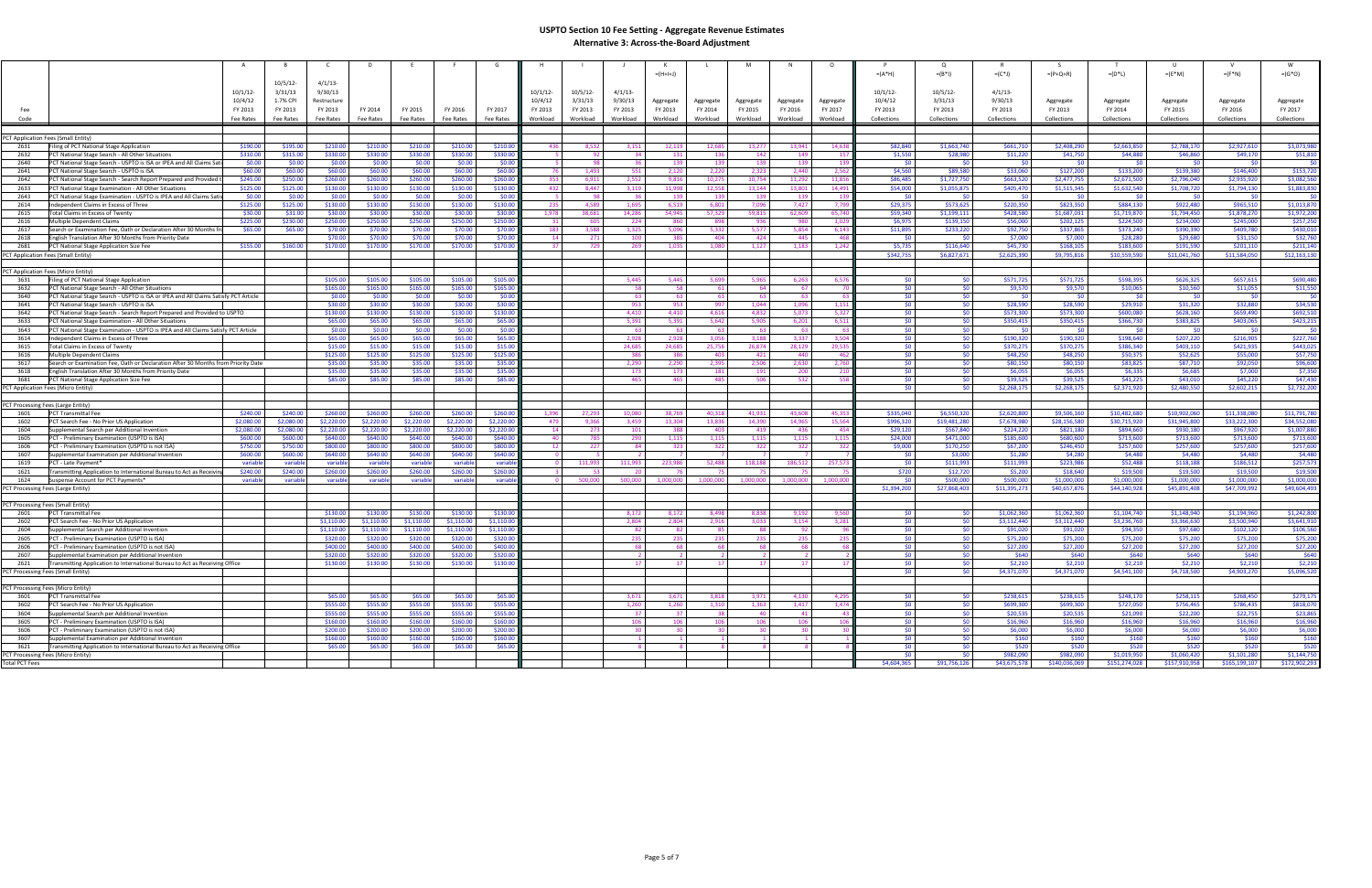|              |                                                                                                                                         |                         |                      |                      |                      |                         |                         |              |             |                          | $= (H + I + J)$ |                |                          |                 |             | $=(A^*H)$                          | $=(B^*1)$           | $=(C^*J)$            | $= (P + Q + R)$      | $= (D^*L)$           | $=(E^*M)$            | $= (F^*N)$           | $=(G^*O)$            |
|--------------|-----------------------------------------------------------------------------------------------------------------------------------------|-------------------------|----------------------|----------------------|----------------------|-------------------------|-------------------------|--------------|-------------|--------------------------|-----------------|----------------|--------------------------|-----------------|-------------|------------------------------------|---------------------|----------------------|----------------------|----------------------|----------------------|----------------------|----------------------|
|              |                                                                                                                                         | $10/5/12$ -             | $4/1/13$ -           |                      |                      |                         |                         |              |             |                          |                 |                |                          |                 |             |                                    |                     |                      |                      |                      |                      |                      |                      |
|              | 10/1/12                                                                                                                                 | 3/31/13                 | 9/30/13              |                      |                      |                         |                         | $10/1/12$ -  | $10/5/12$ - | 4/1/13                   |                 |                |                          |                 |             | $10/1/12$ -                        | 10/5/12             | $4/1/13$ -           |                      |                      |                      |                      |                      |
|              | 10/4/12                                                                                                                                 | 1.7% CPI                | Restructure          |                      |                      |                         |                         | 10/4/12      | 3/31/13     | 9/30/13                  | Aggregate       | Aggregate      | Aggregate                | Aggregate       | Aggregate   | 10/4/12                            | 3/31/13             | 9/30/13              | Aggregate            | Aggregate            | Aggregate            | Aggregate            | Aggregate            |
|              |                                                                                                                                         |                         |                      |                      |                      |                         |                         |              |             |                          |                 |                |                          |                 |             |                                    |                     |                      |                      |                      |                      |                      |                      |
| Fee          | FY 2013                                                                                                                                 | FY 2013                 | FY 2013              | FY 2014              | FY 2015              | FY 2016                 | FY 2017                 | FY 2013      | FY 2013     | FY 2013                  | FY 2013         | FY 2014        | FY 2015                  | FY 2016         | FY 2017     | FY 2013                            | FY 2013             | FY 2013              | FY 2013              | FY 2014              | FY 2015              | FY 2016              | FY 2017              |
| Code         | Fee Rates                                                                                                                               | Fee Rates               | Fee Rates            | Fee Rates            | Fee Rates            | Fee Rates               | Fee Rates               | Workload     | Workload    | Workload                 | Workload        | Workload       | Workload                 | Workload        | Workload    | Collections                        | Collections         | Collections          | Collections          | Collections          | Collections          | Collections          | Collections          |
|              |                                                                                                                                         |                         |                      |                      |                      |                         |                         |              |             |                          |                 |                |                          |                 |             |                                    |                     |                      |                      |                      |                      |                      |                      |
|              | Other Patent Processing Fees (Large Entity)                                                                                             |                         |                      |                      |                      |                         |                         |              |             |                          |                 |                |                          |                 |             |                                    |                     |                      |                      |                      |                      |                      |                      |
| 1053         | \$130.00<br>Non-English Specification                                                                                                   | \$130.00                | \$140.00             | \$140.00             | \$140.00             | \$140.00                | \$140.00                |              | 754         | 791                      | 1.570           | 1,497          | 1,428                    | 1,361           | 1,29        | \$3,250                            | \$98,020            | \$110,740            | \$212,010            | \$209,580            | \$199,920            | \$190,540            | \$181,720            |
| 1451         | \$1,510.00<br>Petition to Institute a Public Use Proceeding                                                                             | \$1,510.00              | \$1,500.00           | \$1,500.00           | \$1,500.00           | \$1,500.00              | \$1,500.00              |              | $\Omega$    | $\overline{\mathbf{0}}$  | - 0             |                | $\Omega$                 |                 |             | SO.                                | - \$0               | \$0                  | \$0                  | SO.                  | - 50                 | \$0                  | \$0                  |
| 1454         | \$1,410.00<br>Acceptance of an Unintentionally Delayed Claim for Priority                                                               | \$1,410.00              | \$1,500.00           | \$1,500.00           | \$1,500.00           | \$1,500.00              | \$1,500.00              | 11           | 331         | 347                      | 689             | 677            | 665                      | 653             | - 64        | \$15,510                           | \$466,710           | \$520,500            | \$1,002,720          | \$1,015,500          | \$997,500            | \$979,500            | \$961,500            |
| 1455         | \$200.00<br>Filing an Application for Patent Term Adjustment                                                                            | \$200.00                | \$220.00             | \$220.00             | \$220.00             | \$220.00                | \$220.00                | - 22         | 656         | 689                      | 1,367           | 1,367          | 1,367                    | 11,367          | 21,367      | \$4,400                            | \$131,200           | \$151,580            | \$287,180            | \$300,740            | \$300,740            | \$2,500,740          | \$4,700,740          |
| 1456         | \$400.00<br>Request for Reinstatement of Term Reduced                                                                                   | \$400.00                | \$420.00             | \$420.00             | \$420.00             | \$420.00                | \$420.00                |              |             | -5.                      | 10              | 10             | 10                       | 10              |             | - \$0                              | \$2,000             | \$2,100              | \$4,100              | \$4,200              | \$4,200              | \$4,200              | \$4,200              |
| 1457         | \$1,120.00<br>Extension of Patent Term                                                                                                  | \$1,120.00              | \$1,200.00           | \$1,200.00           | \$1,200.00           | \$1,200.00              | \$1,200.00              |              | 29          | 30 <sub>1</sub>          | -60             | -60            | 60                       | 60              |             | \$1,120                            | \$32,480            | \$36,000             | \$69,600             | \$72,000             | \$72,000             | \$72,000             | \$72,000             |
| 1458         | \$420.00<br>Initial Application for Interim Extension                                                                                   | \$420.00                | \$440.00             | \$440.00             | \$440.00             | \$440.00                | \$440.00                |              |             |                          |                 |                |                          |                 |             | <b>SO</b>                          | - \$0               | \$440                | \$440                | \$440                | \$440                | \$440                | \$440                |
| 1459         | Subsequent Application for Interim Extension<br>\$220.00                                                                                | \$220.00                | \$240.00             | \$240.00             | \$240.00             | \$240.00                | \$240.00                |              |             |                          |                 |                |                          |                 |             | - \$0                              | - \$0               | \$240                | \$240                | \$240                | \$240                | \$240                | \$240                |
| 1462         | \$400.00<br>Petitions to the Director (Group I                                                                                          | \$400.00                | \$420.00             | \$420.00             | \$420.00             | \$420.00                | \$420.00                | -37          | 1,112       | 1,168                    | 2,317           | 2,433          | 2,554                    | 2,682           | 2,816       | \$14,800                           | \$444,800           | \$490,560            | \$950,160            | \$1,021,860          | \$1,072,680          | \$1,126,440          | \$1,182,720          |
| 1463         | Petitions to the Director (Group II)<br>\$200.00                                                                                        | \$200.00                | \$220.00             | \$220.00             | \$220.00             | \$220.00                | \$220.00                |              | 2.838       | 2.980                    | 5,913           | 6.900          | 8,053                    | 9.398           | 10.96       | \$19,000                           | \$567,600           | \$655,600            | \$1,242,200          | \$1,518,000          | \$1,771,660          | \$2,067,560          | \$2,412,960          |
| 1464         | \$130.00<br>Petitions to the Director (Group III)                                                                                       | \$130.00                | \$140.00             | \$140.00             | \$140.00             | \$140.00                | \$140.00                | - 186        | 5,577       | 5,855                    | 11,618          | 9,949          | 6,098                    | 5,222           | 4,472       | \$24,180                           | \$725,010           | \$819,700            | \$1,568,890          | \$1,392,860          | \$853,720            | \$731,080            | \$626,080            |
| 1802         | \$900.00<br>Expedited Examination of Design Application                                                                                 | \$900.00                | \$960.00             | \$960.00             | \$960.00             | \$960.00                | \$960.00                |              | - 88        | 93.                      | 184             | 187            | 191                      | 194             |             | \$2,700                            | \$79,200            | \$89,280             | \$171,180            | \$179,520            | \$183,360            | \$186,240            | \$190,080            |
| 1804         | Request for Publication of SIR - Prior to Examiner Action<br>\$920.00                                                                   | \$920.00                | \$920.00             | \$920.00             | \$920.00             | \$920.00                | \$920.00                |              | - റ         | - 0                      | - 0             |                | - 0                      | - 0             |             | - \$0                              | - SC                | \$0                  | \$0                  | - \$0                | - SO                 | \$0                  | \$0                  |
| 1805         | \$1,840.00<br>Request for Publication of SIR - After Examiner Action                                                                    | \$1,840.00              | \$1,840.00           | \$1,840.00           | \$1,840.00           | \$1,840.00              | \$1,840.00              |              |             | - 0                      |                 |                |                          |                 |             | - \$0                              | - 50                | SO.                  | - \$0 l              | - \$0                |                      | \$0                  | \$0                  |
| 1806         | \$180.00<br>Submission of Information Disclosure Statement                                                                              | \$180.00                | \$200.00             | \$200.00             | \$200.00             | \$200.00                | \$200.00                | 1,451        | 43.541      | 45,718                   | 90,710          | 94,165         | 97,751                   | 101,474         | 105,33      | \$261,180                          | \$7,837,380         | \$9,143,600          | \$17,242,160         | \$18,833,000         | \$19,550,200         | \$20,294,800         | \$21,067,800         |
| 1807         | \$50.00<br>Processing Fee for Provisional Applications                                                                                  | \$50.00                 | \$50.00              | \$50.00              | \$50.00              | \$50.00                 | \$50.00                 |              | 1,238       | 1,300                    | 2,579           | 2,811          | 3,064                    | 3.339           | 3,63        | \$2,050                            | \$61,900            | \$65,000             | \$128,950            | \$140,550            | \$153,200            | \$166,950            | \$181,950            |
| 1811         | \$100.00<br>Certificate of Correction                                                                                                   | \$100.00                | \$100.00             | \$100.00             | \$100.00             | \$100.00                | \$100.00                | - 189        | 5.664       | 5,947                    | 11,800          | 12,980         | 14,279                   | 15,708          | 17,280      | \$18,900                           | \$566,400           | \$594,700            | \$1,180,000          | \$1,298,000          | \$1,427,900          | \$1,570,800          | \$1,728,000          |
| 1812         | \$17,750.00<br>Request for Ex Partes Reexamination                                                                                      | \$17,750.00             | \$18,940.00          | \$18,940.00          | 18,940.00            | \$18,940.00             | \$18,940.00             |              | 223         | 234                      | 462             | 465            | 465                      | 465             |             | \$88,750                           | \$3,958,250         | \$4,431,960          | \$8,478,960          | \$8,807,100          | \$8,807,100          | \$8,807,100          | \$8,807,100          |
| 1816         | \$130.00<br>Processing Fee for Correcting Inventorship in a Patent                                                                      | \$130.00                | \$140.00             | \$140.00             | \$140.00             | \$140.00                | \$140.00                |              | റ           | $\overline{\mathbf{0}}$  | <u>n</u>        |                | $\Omega$                 |                 |             | <b>SO</b>                          | <b>SO</b>           | \$0                  | - \$0 l              | -SO                  | - SO                 | \$0                  | \$0                  |
| 1824         | \$1,930.00<br>Reexamination Petition                                                                                                    | \$1,930.00              | \$2,060.00           | \$2,060.00           | \$2,060.00           | \$2,060.00              | \$2,060.00              |              | 322         | 338                      | 671             | 671            | 671                      | 671             | - 671       | \$21,230                           | \$621,460           | \$696,280            | \$1,338,970          | \$1,382,260          | \$1,382,260          | \$1,382,260          | \$1,382,260          |
| 1812         | \$4,320.00<br>Refused Request for Ex Parte Reexamination                                                                                | \$4,320.00              | \$4,600.00           | \$4,600.00           | \$4,600.00           | \$4,600.00              | \$4,600.00              |              | 25          | 27 <sup>1</sup>          | 53<br>-53       | 53<br>53       | 53<br>53                 | 53<br>53        |             | \$4,320                            | \$108,000           | \$124,200            | \$236,520            | \$243,800            | \$243,800            | \$243,800            | \$243,800            |
| 1812         | (513, 430.00)<br>Refunded Request for Ex Parte Reexamination                                                                            | (\$13,430.00]           | (514, 340.00)        | (514, 340.00)        | (514, 340.00)        | (514, 340.00)           | ( \$14, 340.00          |              | 25          | 27 <sub>1</sub>          |                 |                |                          |                 |             | (513, 430)                         | (\$335,750          | (5387, 180)          | (5736, 360)          | (5760, 020)          | (5760, 020)          | (5760, 020)          | (5760,020)           |
| 1826         | \$5,140.00<br>Supplemental Examination Request                                                                                          | \$5,140.00              | \$5,480.00           | \$5,480.00           | \$5,480.00           | \$5,480.00              | \$5,480.00              | - 23<br>- 23 | 686<br>686  | 721                      | 1,430<br>1.430  | 1,430          | 1,430                    | 1.430<br>1.430  | 1,430       | \$118,220                          | \$3,526,040         | \$3,951,080          | \$7,595,340          | \$7,836,400          | \$7,836,400          | \$7,836,400          | \$7,836,400          |
| 1827<br>1828 | \$16,120.00<br>Supplemental Examination Reexamination                                                                                   | \$16,120.00<br>\$170.00 | \$17,200.00          | \$17,200.00          | \$17,200.00          | \$17,200.00<br>\$180.00 | \$17,200.00<br>\$180.00 |              | 61          | 721<br>64                | 127             | 1,430          | 1,430                    | 127             | 1,430       | \$370,760                          | \$11,058,320        | \$12,401,200         | \$23,830,280         | \$24,596,000         | \$24,596,000         | \$24,596,000         | \$24,596,000         |
| 1829         | \$170.00<br>Supplemental Examination Document Size Fees; 21-50<br>\$280.00                                                              | \$280.00                | \$180.00<br>\$300.00 | \$180.00<br>\$300.00 | \$180.00<br>\$300.00 | \$300.00                | \$300.00                |              | -6          | 6                        | 12 <sup>1</sup> | 127<br>12      | 127<br>12                | 12              |             | \$340<br><b>SO</b>                 | \$10,370<br>\$1,680 | \$11,520<br>\$1,800  | \$22,230<br>\$3,480  | \$22,860<br>\$3,600  | \$22,860<br>\$3,600  | \$22,860<br>\$3,600  | \$22,860<br>\$3,600  |
| 8016         | Supplemental Examination Document Size Fees; Each Additional 50<br>Status of Maintenance Fee Payment (Uncertified Statement)<br>\$10.00 | \$10.00                 | \$10.00              | \$10.00              | \$10.00              | \$10.00                 | \$10.00                 |              | 17          | 18                       | 36 <sup>1</sup> | 60             | 104                      | 178             |             | \$10                               | \$170               | \$180                | \$360                | \$600                | \$1,040              | \$1,780              | \$3,050              |
| 8022         | \$25.00<br>Publication in Official Gazette                                                                                              | \$25.00                 | \$25.00              | \$25.00              | \$25.00              | \$25.00                 | \$25.00                 |              | - 76        | -80                      | 159             | 159            | 159                      | 159             | $-15$       | \$75                               | \$1,900             | \$2,000              | \$3,975              | \$3,975              | \$3,975              | \$3,975              | \$3,975              |
| 8026         | Handling Fee for Incomplete or Improper Application<br>\$130.00                                                                         | \$130.00                | \$140.00             | \$140.00             | \$140.00             | \$140.00                | \$140.00                |              | 164         | 172                      | 341             | 304            | 270                      | 241             | - 21        | \$650                              | \$21,320            | \$24,080             | \$46,050             | \$42,560             | \$37,800             | \$33,740             | \$29,960             |
| 1815         | Suspense Account for Other Patent Processing Fees*<br>variable                                                                          | variable                | variab               | variable             | variable             | variable                | variab                  |              | 22,500      | 22,500                   | 45.000          | 45.000         | 45,000                   | 45,000          | 45.00       | - \$0                              | \$22,500            | \$22,500             | \$45,000             | \$45,000             | \$45,000             | \$45,000             | \$45,000             |
| 1999         | Patent Unassigned Fees*<br>variable                                                                                                     | variable                | variable             | variable             | variable             | variable                | variabl                 |              | 500,000     | 500,000                  | 1,000,000       | 1,000,000      | 1,000,000                | 1,000,000       | 1,000,00    | SO.                                | \$500,000           | \$500,000            | \$1,000,000          | \$1,000,000          | \$1,000,000          | \$1,000,000          | \$1,000,000          |
|              | Other Patent Processing Fees (Large Entity)                                                                                             |                         |                      |                      |                      |                         |                         |              |             |                          |                 |                |                          |                 |             | \$958,015                          | \$30,506,960        | \$34,459,660         | \$65,924,635         | \$69,210,625         | \$69,807,575         | \$73,108,025         | \$76,524,415         |
|              |                                                                                                                                         |                         |                      |                      |                      |                         |                         |              |             |                          |                 |                |                          |                 |             |                                    |                     |                      |                      |                      |                      |                      |                      |
|              | Other Patent Processing Fees (Small Entity)                                                                                             |                         |                      |                      |                      |                         |                         |              |             |                          |                 |                |                          |                 |             |                                    |                     |                      |                      |                      |                      |                      |                      |
| 2053         | Non-English Specification                                                                                                               |                         | \$70.00              | \$70.00              | \$70.00              | \$70.00                 | \$70.00                 |              | 124         | 131                      | 259             | 247            | 236                      | 225             |             |                                    |                     | \$9,170              | \$9,170              | \$17,290             | \$16,520             | \$15,750             | \$14,980             |
| 2451         | Petition to Institute a Public Use Proceeding                                                                                           |                         | \$750.00             | \$750.00             | \$750.00             | \$750.00                | \$750.00                |              | $\Omega$    | $\overline{\mathbf{0}}$  | $\Omega$        | - 0            | - 0                      | - 0             |             | - \$0 I                            | <b>SO</b>           | \$0                  | - \$0 I              | \$0                  | - \$0                | \$0                  | \$0                  |
| 2454         | Acceptance of an Unintentionally Delayed Claim for Priority                                                                             |                         | \$750.00             | \$750.00             | \$750.00             | \$750.00                | \$750.00                |              | - 55        | 57                       | 114             | 112            | 110                      | 108             |             | -SO                                | - \$0               | \$42,750             | \$42,750             | \$84,000             | \$82,500             | \$81,000             | \$79,500             |
| 2462         | Petitions to the Director (Group I                                                                                                      |                         | \$210.00             | \$210.00             | \$210.00             | \$210.00                | \$210.00                |              | 183         | 193                      | 382             | 401            | 422                      | 443             | -46         | <b>SO</b>                          | - \$0               | \$40,530             | \$40,530             | \$84,210             | \$88,620             | \$93,030             | \$97,650             |
| 2463         | Petitions to the Director (Group II)                                                                                                    |                         | \$110.00             | \$110.00             | \$110.00             | \$110.00                | \$110.00                |              | 468         | 492                      | -976            | 1,139          | 1,329                    | 1.55:           | 1,81        | -SO                                | - \$0               | \$54,120             | \$54,120             | \$125,290            | \$146,190            | \$170,610            | \$199,100            |
| 2464         | Petitions to the Director (Group III)                                                                                                   |                         | \$70.00              | \$70.00              | \$70.00              | \$70.00                 | \$70.00                 | - 31         | 920         | 966                      | 1,917           | 1,642          | 1,006                    | 862             | - 73        | <b>SO</b>                          | \$0                 | \$67,620             | \$67,620             | \$114,940            | \$70,420             | \$60,340             | \$51,660             |
| 2802         | Expedited Examination of Design Application                                                                                             |                         | \$480.00             | \$480.00             | \$480.00             | \$480.00                | \$480.00                |              | 14          | 15                       | - 29            | - 31           | - 31                     | -32             |             | SO <sub>1</sub>                    | \$0                 | \$7,200              | \$7,200              | \$14,880             | \$14,880             | \$15,360             | \$15,840             |
| 2806         | Submission of Information Disclosure Statement                                                                                          |                         | \$100.00             | \$100.00             | \$100.00             | \$100.00                | \$100.00                | - 240        | 7,185       | 7,544                    | 14,969          | 15,539         | 16,131                   | 16,745          | 17,383      | SO <sub>2</sub>                    | - \$0               | \$754,400            | \$754,400            | \$1,553,900          | \$1,613,100          | \$1,674,500          | \$1,738,300          |
| 2812         | Request for Ex Partes Reexamination                                                                                                     |                         | \$9,470.00           | \$9,470.00           | \$9,470.00           | \$9,470.00              | \$9,470.00              |              | - 51        | 54                       | 107             | 107            | 107                      | 107             |             | - SO                               | - \$0               | \$511,380            | \$511,380            | \$1,013,290          | \$1,013,290          | \$1,013,290          | \$1,013,290          |
| 2824         | Reexamination Petition                                                                                                                  |                         | \$1,030.00           | \$1,030.00           | \$1,030.00           | \$1,030.00              | \$1,030.00              |              | 53          | 56                       | 111             | 111            | 111                      | 111             | -11         | \$0                                | \$0                 | \$57,680             | \$57,680             | \$114,330            | \$114,330            | \$114,330            | \$114,330            |
| 2812         | Refused Request for Ex Parte Reexamination                                                                                              |                         | \$2,300.00           | \$2,300.00           | \$2,300.00           | \$2,300.00              | \$2,300.00              |              |             | -6                       | 12              | 12             | 12                       | 12 <sup>1</sup> |             | <b>SO</b>                          |                     | \$13,800             | \$13,800             | \$27,600             | \$27,600             | \$27,600             | \$27,600             |
| 2812         | Refunded Request for Ex Parte Reexamination                                                                                             |                         | (57, 170.00)         | (57, 170.00)         | (57, 170.00)         | (57, 170.00)            | (57, 170.00)            |              | -6          | - 6                      | 12 <sub>1</sub> | 12             | 12                       | 12              |             | -SO                                | - \$0               | (543,020)            | (543,020)            | ( \$86,040)          | ( \$86,040]          | ( \$86,040)          | ( \$86,040)          |
| 2826         | Supplemental Examination Request                                                                                                        |                         | \$2,740.00           | \$2,740.00           | \$2,740.00           | \$2,740.00              | \$2,740.00              |              | 96          | 101                      | 200             | 200            | 200                      | 200             |             | -\$0                               | - \$0               | \$276,740            | \$276,740            | \$548,000            | \$548,000            | \$548,000            | \$548,000            |
| 2827         | Supplemental Examination Reexamination                                                                                                  |                         | \$8,600.00           | \$8,600.00           | \$8,600.00           | \$8,600.00              | \$8,600.00              |              | 33          | 35                       | 69              | 69             | 69                       | 69              |             | 50 <sup>1</sup>                    | <b>SO</b>           | \$301,000            | \$301,000            | \$593,400            | \$593,400            | \$593,400            | \$593,400            |
| 2828         | Supplemental Examination Document Size Fees; 21-50                                                                                      |                         | \$90.00              | \$90.00              | \$90.00              | \$90.00                 | \$90.00                 |              |             |                          |                 |                |                          |                 |             | SO <sub>1</sub>                    |                     | \$180                | \$180                | \$270                | \$270                | \$270                | \$270                |
| 2829         | Supplemental Examination Document Size Fees; Each Additional 50                                                                         |                         | \$150.00             | \$150.00             | \$150.00             | \$150.00                | \$150.00                |              | $\Omega$    |                          |                 |                |                          |                 |             | 50 <sub>1</sub>                    | \$0                 | \$0                  | 50 <sub>1</sub>      | \$0                  | -50                  | 50 <sub>1</sub>      | \$0                  |
|              | Other Patent Processing Fees (Small Entity)                                                                                             |                         |                      |                      |                      |                         |                         |              |             |                          |                 |                |                          |                 |             |                                    |                     | \$2,093,550          | \$2,093,550          | \$4,205,360          | \$4,243,080          | \$4,321,440          | \$4,407,880          |
|              |                                                                                                                                         |                         |                      |                      |                      |                         |                         |              |             |                          |                 |                |                          |                 |             |                                    |                     |                      |                      |                      |                      |                      |                      |
|              | Other Patent Processing Fees (Micro Entity)                                                                                             |                         |                      |                      |                      |                         |                         |              |             |                          |                 |                |                          |                 |             |                                    |                     |                      |                      |                      |                      |                      |                      |
| 3053         | Non-English Specification                                                                                                               |                         | \$35.00              | \$35.00              | \$35.00              | \$35.00                 | \$35.00                 |              |             | 116                      | 116             | 111            | 106                      | 101             |             | SO I                               | - \$0               | \$4,060              | \$4,060              | \$3,885              | \$3,710              | \$3,535              | \$3,360              |
| 3451         | Petition to Institute a Public Use Proceeding                                                                                           |                         | \$375.00             | \$375.00             | \$375.00             | \$375.00                | \$375.00                |              |             | $\overline{\phantom{0}}$ | $\overline{0}$  | $\overline{0}$ | $\overline{\phantom{0}}$ | $\overline{0}$  |             | 50 <sup>1</sup>                    | \$0                 | <b>SO</b>            | 50 <sub>1</sub>      | <b>SO</b>            | SO <sub>2</sub>      | 50 <sub>1</sub>      | SO <sub>2</sub>      |
| 3454<br>3462 | Acceptance of an Unintentionally Delayed Claim for Priority<br>Petitions to the Director (Group I)                                      |                         | \$375.00<br>\$105.00 | \$375.00<br>\$105.00 | \$375.00<br>\$105.00 | \$375.00<br>\$105.00    | \$375.00<br>\$105.00    |              |             | 51<br>172                | 51<br>172       | 50<br>180      | 49<br>189                | 48<br>199       | 209         | 50 <sub>1</sub><br>50 <sub>1</sub> | - \$0<br>\$0        | \$19,125<br>\$18,060 | \$19,125<br>\$18,060 | \$18,750<br>\$18,900 | \$18,375<br>\$19,845 | \$18,000<br>\$20,895 | \$18,000<br>\$21,945 |
| 3463         |                                                                                                                                         |                         | \$55.00              | \$55.00              | \$55.00              | \$55.00                 | \$55.00                 |              |             |                          | 438             |                | 597                      | 697             |             | SO I                               | \$0                 | \$24,090             | \$24,090             | \$28,160             | \$32,835             | \$38,335             | \$44,715             |
| 3464         | Petitions to the Director (Group II)<br>Petitions to the Director (Group III)                                                           |                         | \$35.00              | \$35.00              | \$35.00              | \$35.00                 | \$35.00                 |              |             | 438<br>861               | 861             | 512<br>738     | 452                      | 387             | 81<br>- 332 | - \$0 I                            | \$0                 | \$30,135             | \$30,135             | \$25,830             | \$15,820             | \$13,545             | \$11,620             |
| 3802         | <b>Expedited Examination of Design Application</b>                                                                                      |                         | \$240.00             | \$240.00             | \$240.00             | \$240.00                | \$240.00                |              |             | 14                       | 14              | 14             | 14                       | 14              |             | <b>SO</b>                          | \$0                 | \$3,360              | \$3,360              | \$3,360              | \$3,360              | \$3,360              | \$3,600              |
| 3806         | Submission of Information Disclosure Statement                                                                                          |                         | \$50.00              | \$50.00              | \$50.00              | \$50.00                 | \$50.00                 |              |             | 6,725                    | 6,725           | 6,981          | 7,247                    | 7,523           | 7,810       | <b>SO</b>                          | \$0                 | \$336,250            | \$336,250            | \$349,050            | \$362,350            | \$376,150            | \$390,500            |
| 3812         | Request for Ex Partes Reexamination                                                                                                     |                         | \$4,735.00           | \$4,735.00           | \$4,735.00           | \$4,735.00              | \$4,735.00              |              |             | 48                       | 48              | - 48           | 48                       | 48              |             | 50 <sub>1</sub>                    | \$0                 | \$227,280            | \$227,280            | \$227,280            | \$227,280            | \$227,280            | \$227,280            |
| 3824         | <b>Reexamination Petition</b>                                                                                                           |                         | \$515.00             | \$515.00             | \$515.00             | \$515.00                | \$515.00                |              |             | 50                       | 50              | 50             | 50                       | 50              |             | - \$0 I                            | \$0                 | \$25,750             | \$25,750             | \$25,750             | \$25,750             | \$25,750             | \$25,750             |
| 3812         | Refused Request for Ex Parte Reexamination                                                                                              |                         | \$1,150.00           | \$1,150.00           | \$1,150.00           | \$1,150.00              | \$1,150.00              |              |             |                          |                 |                |                          |                 |             | SO <sub>2</sub>                    | \$0                 | \$5,750              | \$5,750              | \$5,750              | \$5,750              | \$5,750              | \$5,750              |
| 3812         | Refunded Request for Ex Parte Reexamination                                                                                             |                         | (53,585.00)          | (53,585.00)          | ( \$3,585.00)        | ( \$3,585.00)           | (53,585.00)             |              |             | - 5 1                    | - 51            | 5              | 5 <sub>1</sub>           | - 5             |             | 50 <sub>1</sub>                    | \$0                 | (517, 925)           | (517, 925)           | (517, 925)           | (517, 925)           | (517, 925)           | (517, 925)           |
| 3826         | Supplemental Examination Request                                                                                                        |                         | \$1,370.00           | \$1,370.00           | \$1,370.00           | \$1,370.00              | \$1,370.00              |              |             | 90                       | 90              | 90             | 90                       | 90              |             | 50 <sub>1</sub>                    | \$0                 | \$123,300            | \$123,300            | \$123,300            | \$123,300            | \$123,300            | \$123,300            |
| 3827         | Supplemental Examination Reexamination                                                                                                  |                         | \$4,300.00           | \$4,300.00           | \$4,300.00           | \$4,300.00              | \$4,300.00              |              |             | 14                       | 14              | 14             | 14                       | 14              |             | \$0                                | \$0                 | \$60,200             | \$60,200             | \$60,200             | \$60,200             | \$60,200             | \$60,200             |
| 3828         | Supplemental Examination Document Size Fees; 21-50                                                                                      |                         | \$45.00              | \$45.00              | \$45.00              | \$45.00                 | \$45.00                 |              |             | $\overline{1}$           |                 |                |                          |                 |             | 50 <sub>1</sub>                    | \$0                 | \$45                 | \$45                 | \$45                 | \$45                 | \$45                 | \$45                 |
| 3829         | Supplemental Examination Document Size Fees; Each Additional 50                                                                         |                         | \$75.00              | \$75.00              | \$75.00              | \$75.00                 | \$75.00                 |              |             | $\overline{\mathbf{0}}$  | $\Omega$        | - 0            | $\Omega$                 | $\overline{0}$  |             | 50 <sub>1</sub>                    | 50                  | \$0                  | 50 <sub>1</sub>      | \$0                  | <b>SO</b>            | 50                   | \$0                  |
|              | Other Patent Processing Fees (Micro Entity)                                                                                             |                         |                      |                      |                      |                         |                         |              |             |                          |                 |                |                          |                 |             | SO.                                | _<ດ                 | \$859,480            | \$859,480            | \$872,335            | \$880,695            | \$898,220            | \$918,140            |
|              | <b>Total Other Patent Processing Fees</b>                                                                                               |                         |                      |                      |                      |                         |                         |              |             |                          |                 |                |                          |                 |             | \$958,015                          | \$30,506,960        | \$37,412,690         | \$68,877,665         | \$74,288,320         | \$74,931,350         | \$78,327,685         | \$81,850,435         |